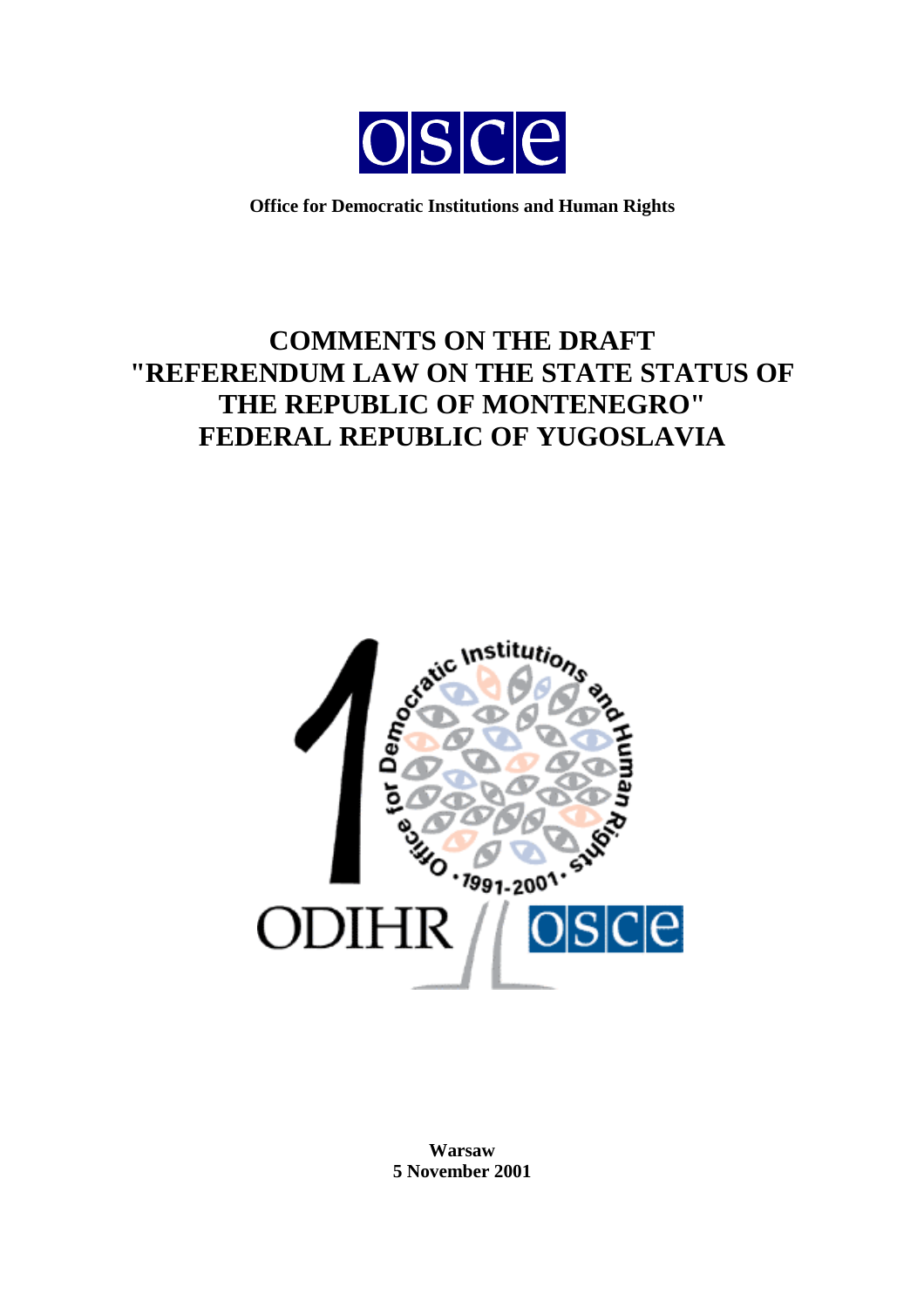# **Table of Contents**

| $\Pi$ . |  |
|---------|--|
|         |  |
|         |  |
|         |  |
|         |  |
| Е.      |  |
| F.      |  |
| G       |  |
|         |  |

#### ANNEX - OSCE/ODIHR ASSESSMENT OF THE REPUBLIC OF MONTENEGRO/FEDERAL REPUBLIC OF YUGOSLAVIA REFERENDUM LAW, 6 JULY 2001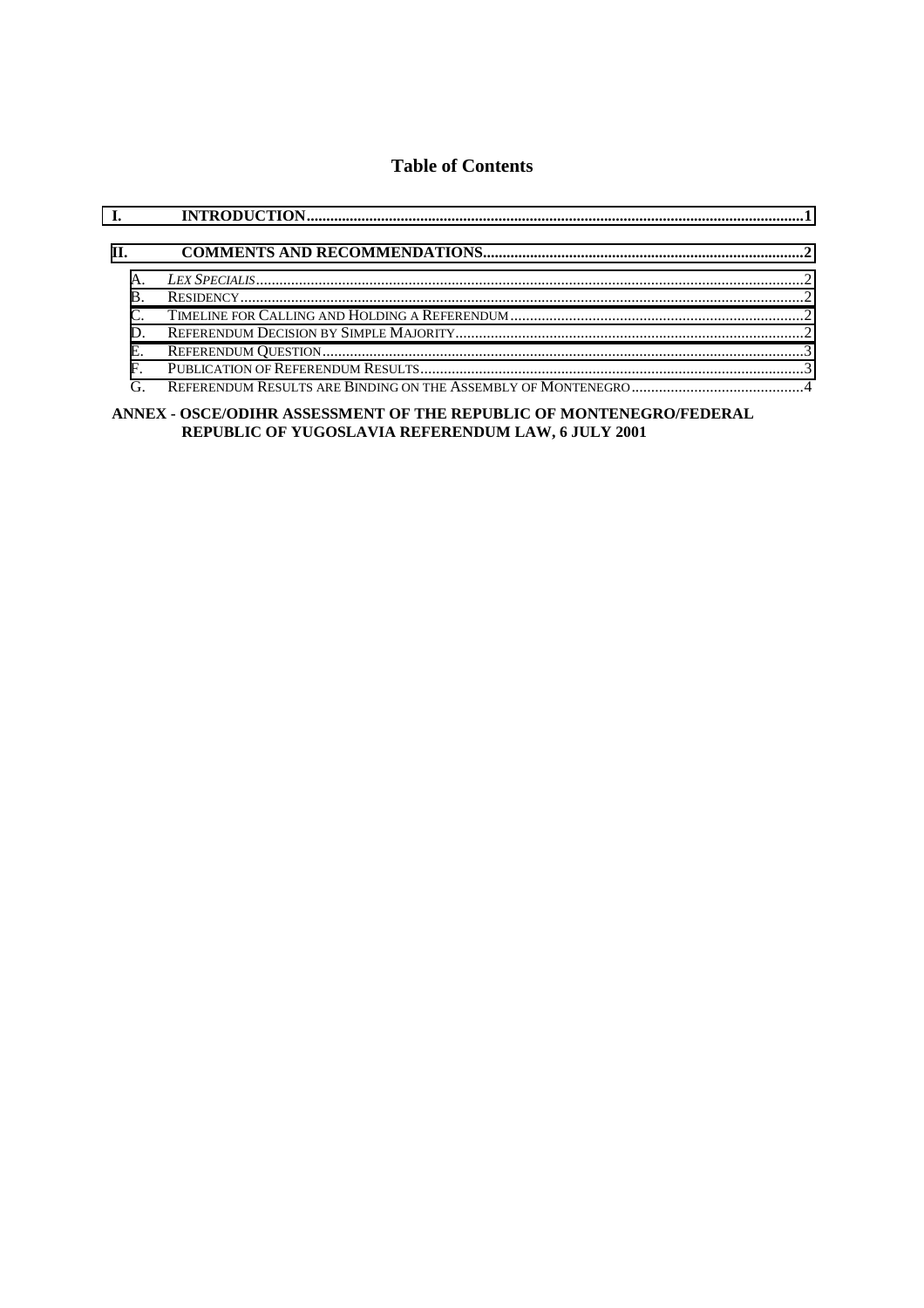## <span id="page-2-0"></span>**COMMENTS ON DRAFT "REFERENDUM LAW ON THE STATE STATUS OF THE REPUBLIC OF MONTENEGRO" FEDERAL REPUBLIC OF YUGOSLAVIA 5 November 2001**

### **I. INTRODUCTION**

The Office for Democratic Institutions and Human Rights (ODIHR) of the Organisation for Security and Co-operation in Europe (OSCE) has been requested by the Speaker of the Parliament to review and provide comments on the draft "Referendum Law on the State Status of the Republic of Montenegro" of 10 October 2001. The law is a *lex specialis* including 17 clauses, and is additional to the Referendum Law adopted on 19 February 2001, which was reviewed in detail by ODIHR in the Assessment published on 6 July 2001 (annexed herewith). Article 16 of the Draft Referendum Law on the State Status of the Republic of Montenegro specifically incorporates the provisions of the "Referendum Law (Official Gazette number 9/2001)" to apply "to the issues which are not regulated by this Law." This review should accordingly be read in conjunction with the Assessment of 6 July.

ODIHR notes with concern that the recommendations of 6 July have not been taken into account in the drafting of the draft *lex specialis*. The ODIHR recommendations of 6 July remain fully applicable.

Articles in the Montenegrin Constitution addressing specifically referendums, the changing of the status of the Republic, and the calling of early parliamentary elections in certain circumstances of proposed constitutional amendment, appear to leave scope for different interpretations. Clarification by the Constitutional Court is recommended before any referendum is contemplated.

The assessment of 6 July recommended that some level of weighted or qualified majority for a referendum question to be approved is preferable to ensure acceptance of the result and the safeguarding of stability. The Referendum Law of 19 February contained provisions only for minimum turnout. The draft *lex specialis* contains no such minimum protective provisions, with the expressed intention of removing the incentive for boycott. The issue of an appropriate majority, however, is of crucial importance for both domestic and international confidence in any possible referendum process.

The draft *lex specialis* does not take account of previous ODIHR assessment and recommendations and is a retrogressive step for Montenegro.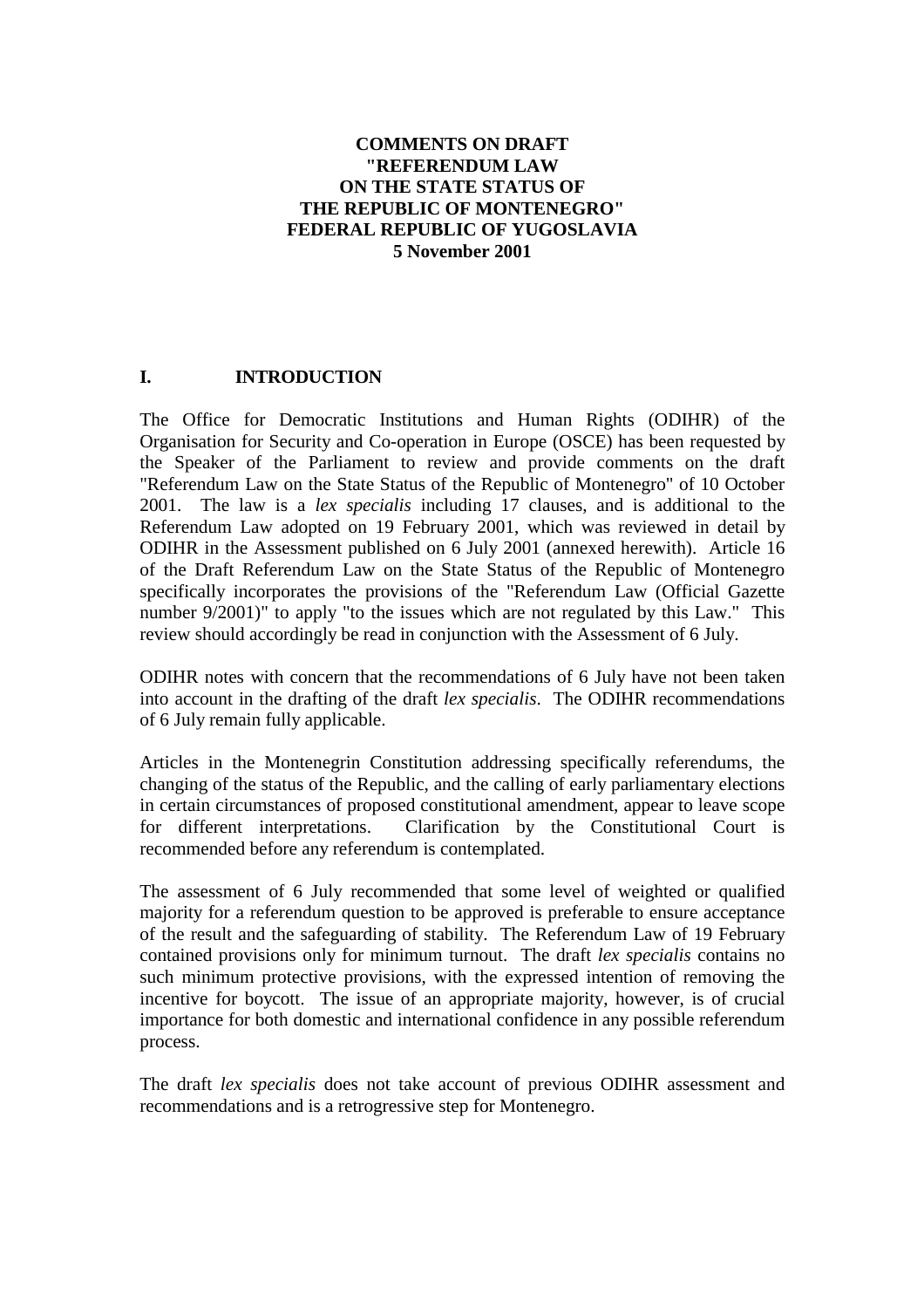## <span id="page-3-0"></span>**II. COMMENTS AND RECOMMENDATIONS**

## **A.** *LEX SPECIALIS*

The second paragraph of the committee explanation for the draft states that the draft is a "special" law or *lex specialis* defining more clearly the rights of citizens to determine state status under Article 2, Paragraph 4 of the Constitution of Montenegro. The Constitution of Montenegro does not contain any articles that govern the applicability of a special law over a general law. Therefore, whether a special law or general law would apply to a particular controversy would be a legal question for a national court of competent jurisdiction to decide. However, it is an accepted legal principle in many jurisdictions that *lex specialis derogat lex generali:* a special law prevails over a general law on the matters specifically addressed in the special law. However, the principle does not establish that a special law prevails over a higher level of law, such as the Constitution. The constitutional concerns raised in prior ODIHR assessments are still relevant.

Both the draft *lex specialis* for state status and the general Referendum Law would apply to a referendum for state status in Montenegro. The *lex specialis* would govern the matters specifically addressed in the special law and the general Referendum Law would govern those matters not specifically addressed in the *lex specialis*. In the event of a conflict between the two laws, such as the conflict on the quantum of vote required to approve a referendum decision, then the special law would control over the general law.

## **B. RESIDENCY**

Article 2 of the draft establishes a residency requirement of 24 months in Montenegro as a condition to voting in a referendum on state status. This is consistent with the general residency requirement of 24 months that applies to voting in parliamentary elections. The comments in paragraph III E of the Assessment of 6 July remain applicable, namely that enfranchising FRY citizens of Montenegrin origin living in Serbia, cannot be recommended.

## **C. TIMELINE FOR CALLING AND HOLDING A REFERENDUM**

Article 5 provides that no less than two months and no more than six months shall pass between the day of calling the referendum and the day of holding the referendum. Considering the significance of the referendum question, this timeline is reasonable.

## **D. REFERENDUM DECISION BY SIMPLE MAJORITY**

Article 9 of the draft *lex specialis* provides that a decision is taken by a "majority vote of the citizens who cast their ballots". The Referendum Law, however, provided for a simple majority decision *if at least 50% plus 1 of the registered voters cast a ballot.* In paragraph III B of the Assessment of 6 July ODIHR stated: "The requirement for 50%+1 participation is a positive threshold to guard against the taking of key decisions with too low a level of public engagement or support".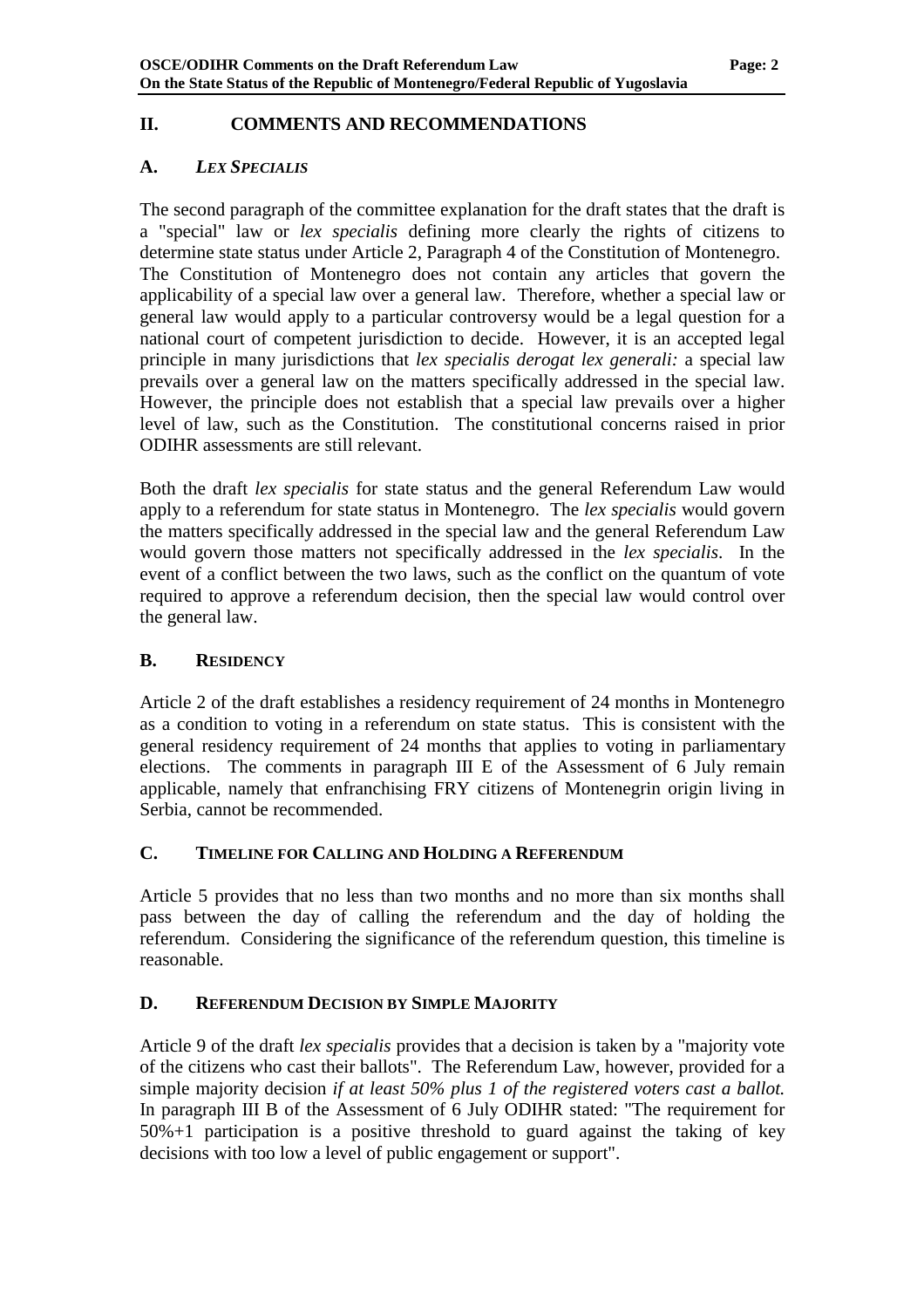<span id="page-4-0"></span>The removal of this minimum turnout provision in the draft *lex specialis* is apparently intended to prevent boycott of the referendum by the opposition. **ODIHR cannot recommend** the absence of any qualified or weighted mechanisms for two reasons: firstly, the legitimacy of a referendum with less than 50% participation would be open to challenge both domestically and internationally; secondly, pressure on the opposition through such means is unlikely to achieve the intended results, may further increase political polarisation, and hence may itself serve as an incentive for the opposition to abstain. The fact that a two thirds parliamentary majority is required for constitutional amendment under Articles 117 – 119 of the Constitution should also be borne in mind.

ODIHR urged in paragraph III B of the Assessment of 6 July, that some qualified or weighted majority should be introduced for a referendum result to be valid: "International law and the OSCE commitments contained in the Copenhagen Document include no standards on the issue. However, best international practice in conducting referendums in similar situations inform us that some level of weighted or qualified majority is preferable in order for the outcome of a referendum to be less contestable and stability safeguarded. Furthermore, a qualified majority requirement reduces the potential for repetitive referendums over the same issue as a result of minor shifts in the public mood".

**ODIHR recommends** that there be a qualified or weighted majority of the votes cast or of the registered voters, for a referendum question to be approved. The minimum turnout provisions in the Referendum Law of 19 February 2001 do not adequately meet this requirement.

**ODIHR reiterates** that there are no clear international standards on the issue of the relevant majority, and that the recommendations are based upon best international practice, concern for internal and regional political stability, and the imperative to ensure domestic and international confidence in any referendum process in Montenegro.

## **E. REFERENDUM QUESTION**

Article 6 in the draft *lex specialis* defines the referendum question to be "Do you want the Republic of Montenegro to be an independent state with full international and legal personality?" In paragraph III C of the Assessment of 6 July, ODIHR recommended that the procedure for adopting referendum questions be detailed in the law, since the wording of the question is of crucial importance. The solution of prescribing the question in the draft *lex specialis* itself has adequately met this concern.

ODIHR recommended in paragraph III C of the Assessment of 6 July that *two* questions could be considered. This remains an option of political choice which the political parties of Montenegro may wish to consider.

## **F. PUBLICATION OF REFERENDUM RESULTS**

Article 10 of the draft provides that the referendum results shall be published in the Official Gazette of the Republic of Montenegro no later than 30 days from the date of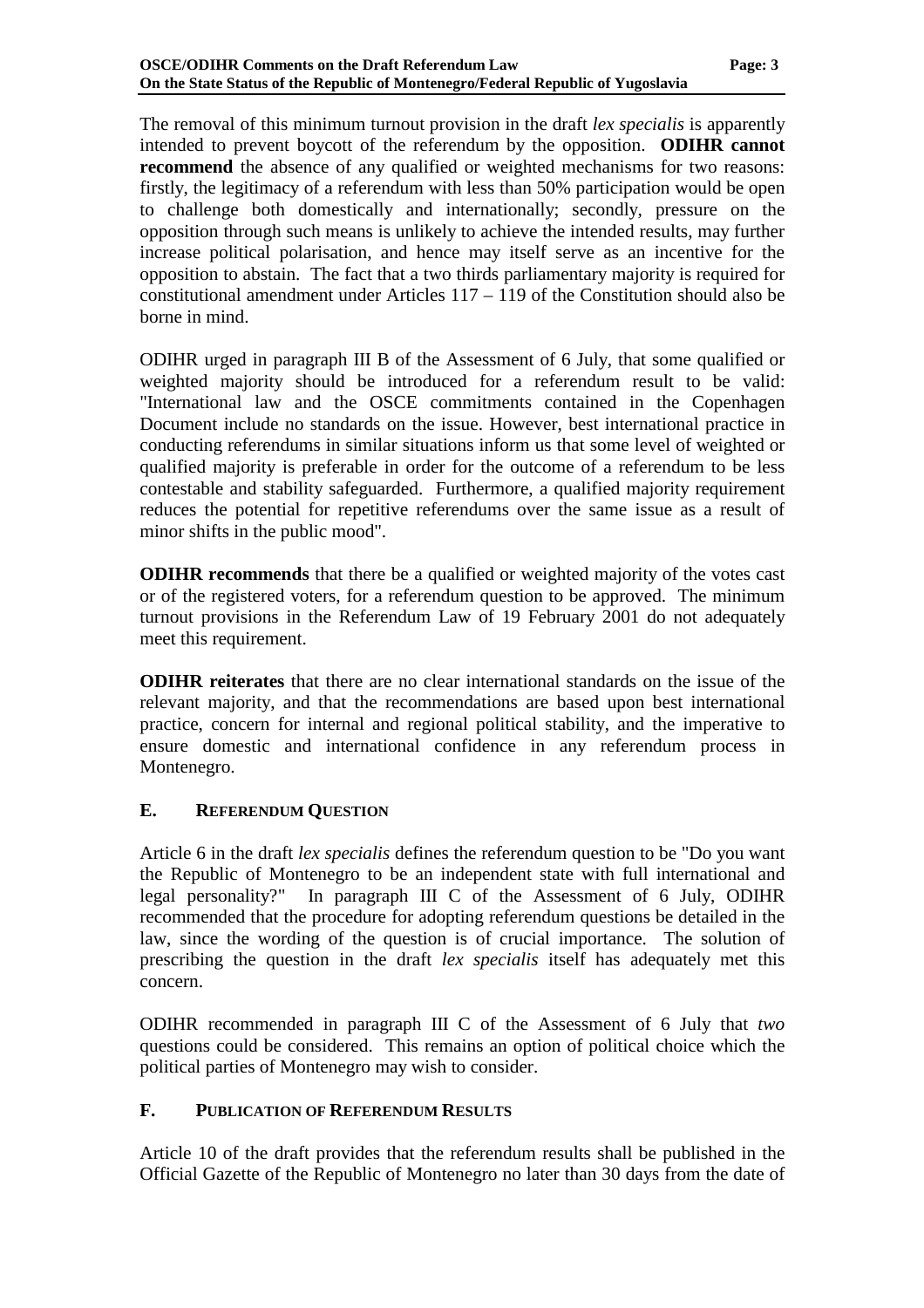holding the referendum. The possibility of delaying the publication of results for 30 days on such an important question should be avoided. ODIHR **recommends** that this deadline be reduced.

#### **G. REFERENDUM RESULTS ARE BINDING ON THE ASSEMBLY OF MONTENEGRO**

Article 11 of the draft provides that the referendum results are binding on the Assembly of Montenegro. The comments at paragraph III A of the Assessment of 6 July are particularly applicable to this issue. Given the apparently ambiguous articles of the Constitution and the potential for varying interpretations, **ODIHR recommended** in the Assessment of 6 July that the Constitutional Court of Montenegro address the issue before any referendum is held. Moreover, **ODIHR recommends** that the Constitutional Court address the additional issue of a special law attempting to prevail over a superior law, the Constitution of the Republic. The implication of this provision is that a small minority of voters may eventually undermine the mandate of a democratically elected Parliament.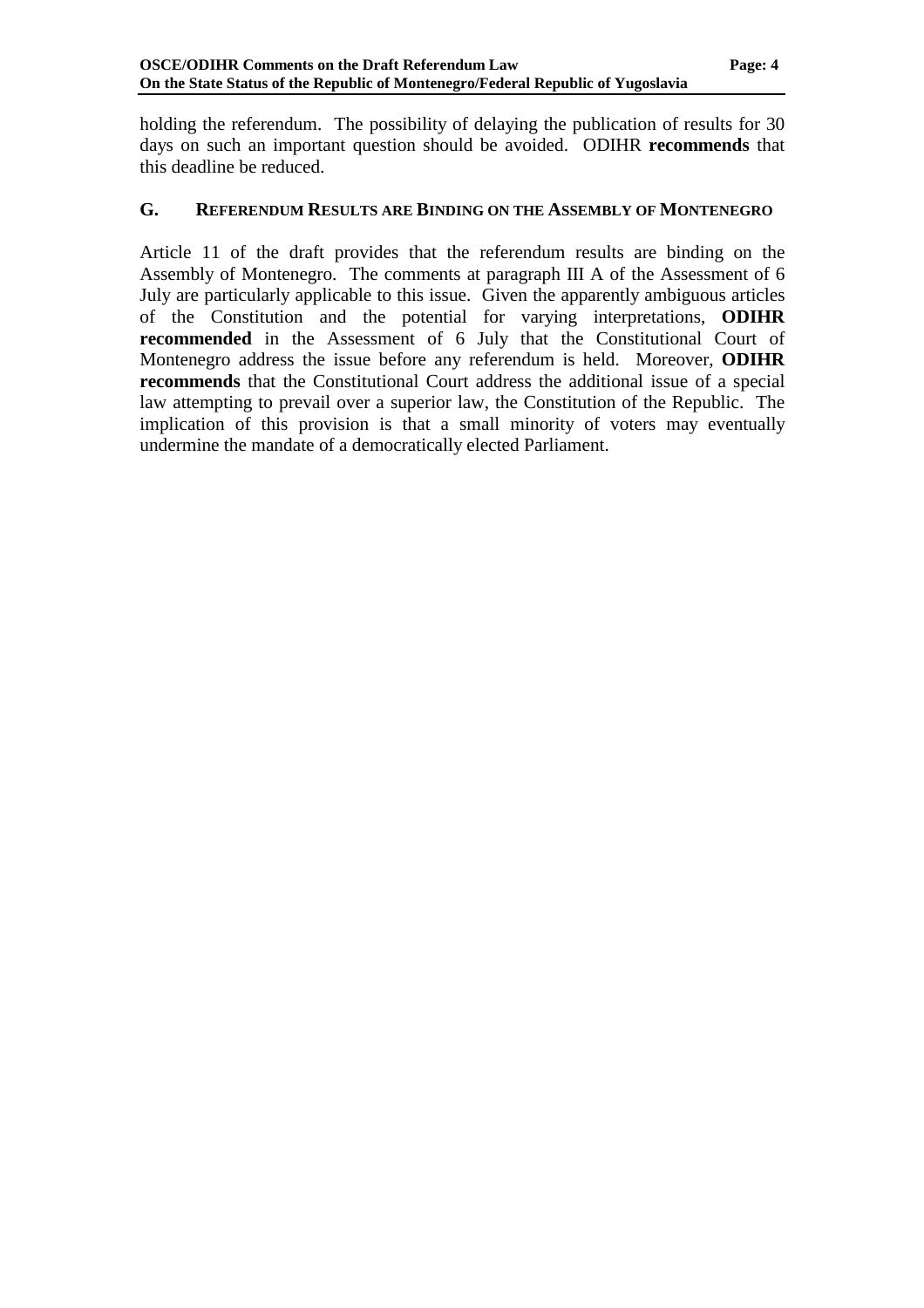**ANNEX - OSCE/ODIHR ASSESSMENT OF THE REPUBLIC OF MONTENEGRO/ FEDERAL REPUBIC OF YUGOSLAVIA REFERENDUM LAW, 6 JULY 2001** 



**Office for Democratic Institutions and Human Rights** 

# **ASSESSMENT OF THE REFERENDUM LAW REPUBLIC OF MONTENEGRO FEDERAL REPUBLIC OF YUGOSLAVIA**



**Warsaw 6 July 2001**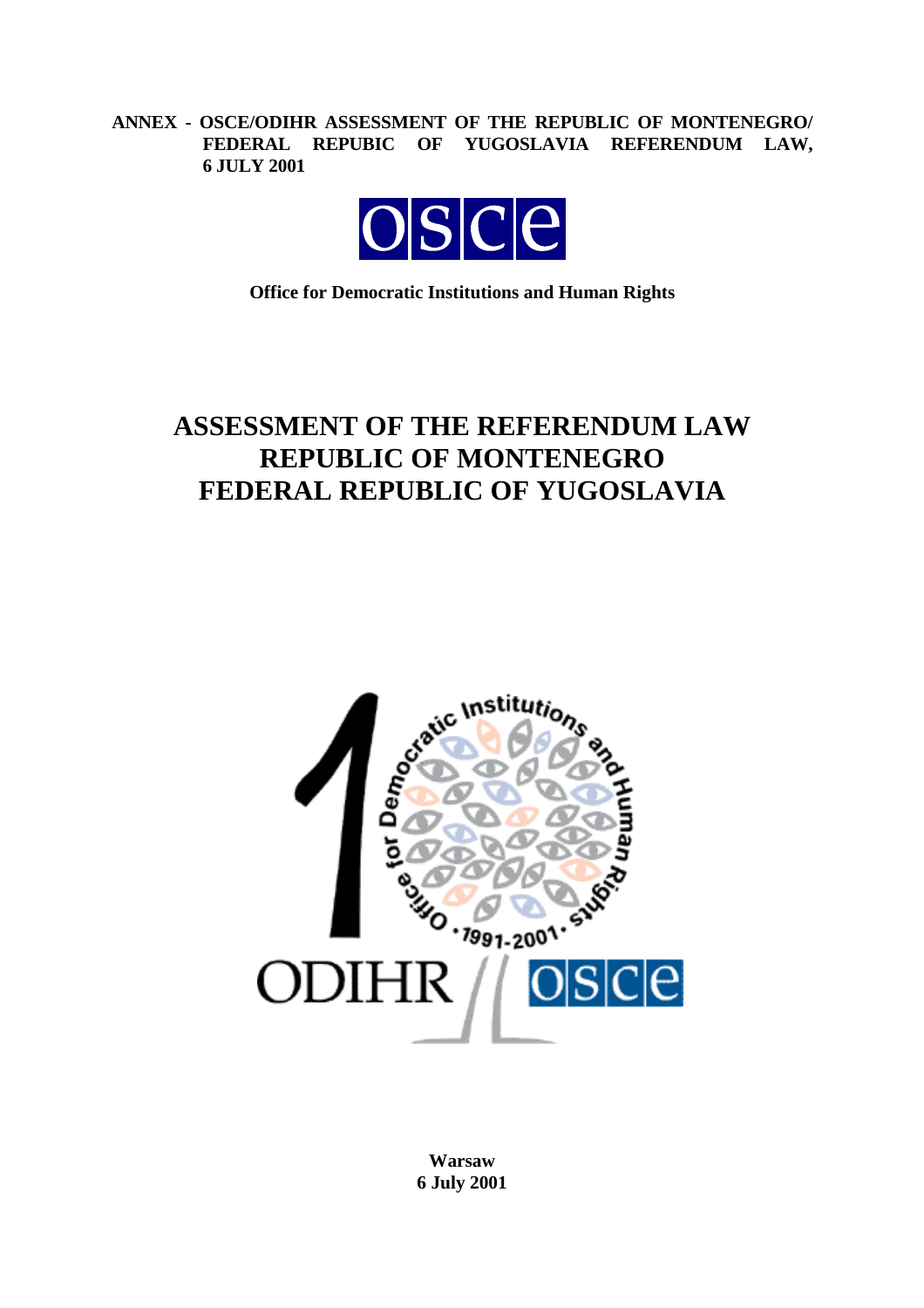# **Table of Contents**

| T.             |  |
|----------------|--|
| П.             |  |
| III.           |  |
| A.             |  |
| <b>B.</b>      |  |
| $C_{\cdot}$    |  |
| D.             |  |
| $E_{\cdot}$    |  |
| $\mathbf{F}$   |  |
| G.             |  |
| $H_{\cdot}$    |  |
| $\mathbf{I}$   |  |
| $\mathbf{J}$ . |  |
| $K_{\cdot}$    |  |
| L.             |  |
| $M_{\odot}$    |  |
| N.             |  |
| $\Omega$ .     |  |
| P.             |  |
| Q.             |  |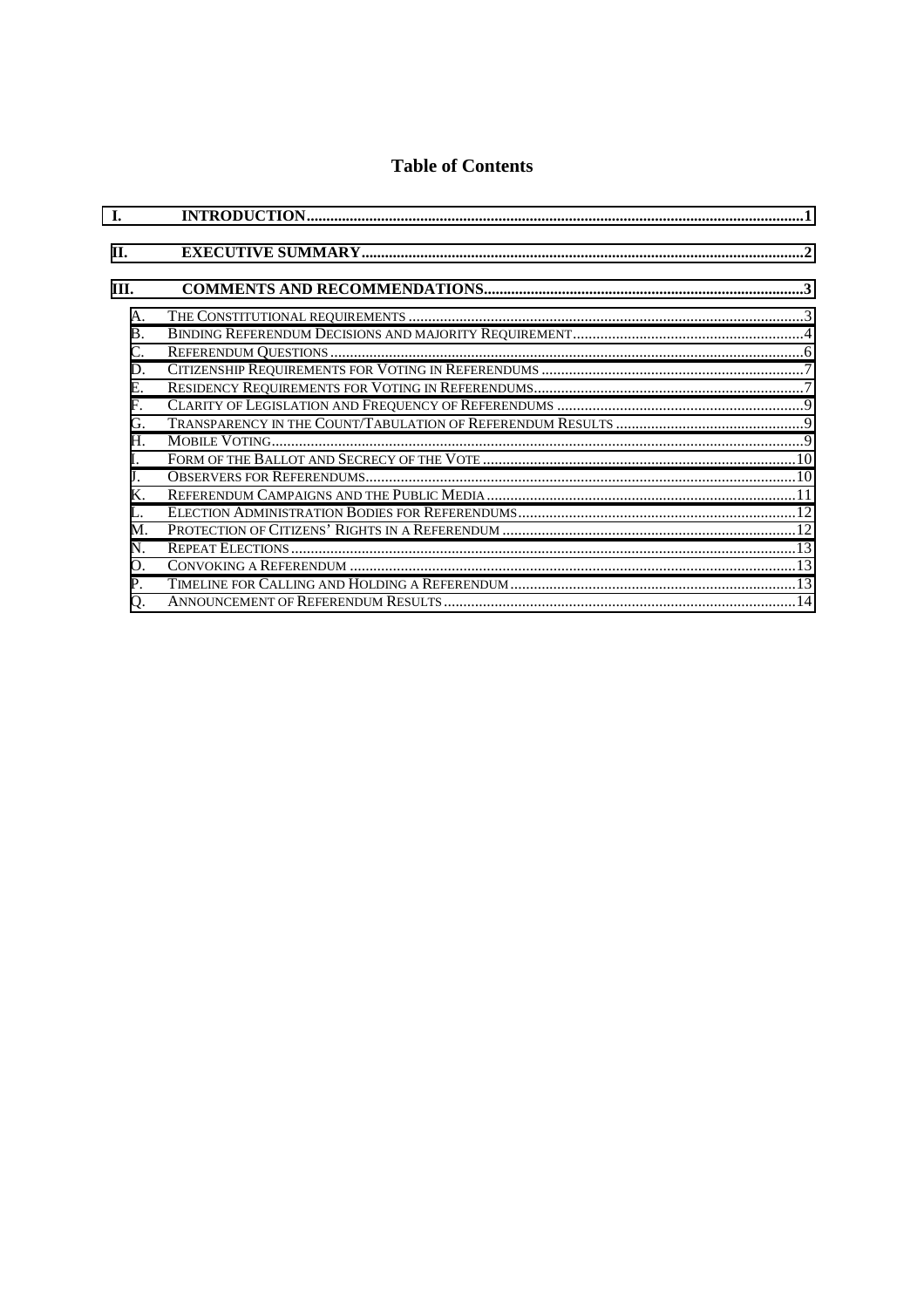#### **ASSESSMENT OF THE REFERENDUM LAW REPUBLIC OF MONTENEGRO FEDERAL REPUBLIC OF YUGOSLAVIA 6 July 2001**

## <span id="page-8-0"></span>**I. INTRODUCTION**

This assessment reviews and comments on the Law on Referendum, dated 19 February 2001, for conducting referendums in the Republic of Montenegro/Federal Republic of Yugoslavia.1 This assessment is based on unofficial English translations of the following: (1) the Referendum Law, consisting of forty-four (44) articles, (2) Law on the Election of Councillors and Representatives of the Republic of Montenegro  $(2000)$ ,  $(3)$  Law on Registers of Electors of the Republic of Montenegro  $(2000)$ ,<sup>3</sup> (4) Citizenship Law of the Republic of Montenegro (1999),<sup>4</sup> (5) Constitution of the Republic of Montenegro (1992), (6) Constitution of the Federal Republic of Yugoslavia (1992), and (7) Citizenship Law of the Federal Republic of Yugoslavia (published in the Official Gazette of the Federal Republic of Yugoslavia, No. 33/96).

This assessment reviews and comments on the text of the Referendum Law only, and should not be construed as an endorsement or recommendation for a referendum in the Republic of Montenegro; nor should this assessment be construed as an endorsement or approval of any question that may be subsequently decided by a referendum.

This assessment does not guarantee the accuracy of the translations reviewed. Unfortunately, mistakes do occur in translation and "shall", on occasion, becomes "may" and "may" becomes "shall". Obviously, mistakes in translation result in erroneous assessment of text.

The Office for Democratic Institutions and Human Rights of the Organisation for Security and Co-operation in Europe (OSCE/ODIHR) has been requested to review and provide comments on the existing legislative framework for elections in Montenegro, as well as different versions of the Referendum Law as it has been revised in the drafting process.<sup>5</sup> The Referendum Law reviewed herein has incorporated many of the comments and recommendations made previously and, therefore, is an improved law. Specifically, the current Referendum Law has improved by including previous recommendations for (1) deletion of provisions that allowed for a referendum to be held within seven days of the referendum announcement, (2) clarification of the articles regulating the hours of polling, (3) clarification of the articles regulating the form of the ballot, (4) increasing the time

 $\overline{a}$ 

<sup>&</sup>lt;sup>1</sup> Herein "the Referendum Law".

Herein "the Election Law".

 $\frac{3}{4}$  Herein "the Voter Register Law".

 $\frac{4}{5}$  Herein "the Citizenship Law".

<sup>5</sup> These include Comments on the Draft Law on Registers of Electors, dated 16 and 22 March 2000, Comments on the Draft Law on Election of Councillors and Representatives and pending amendments, dated 24 March and 3 April 2000, and Assessments of the Draft Referendum Law and pending amendments, dated 24 November 2000 and 15 January 2001.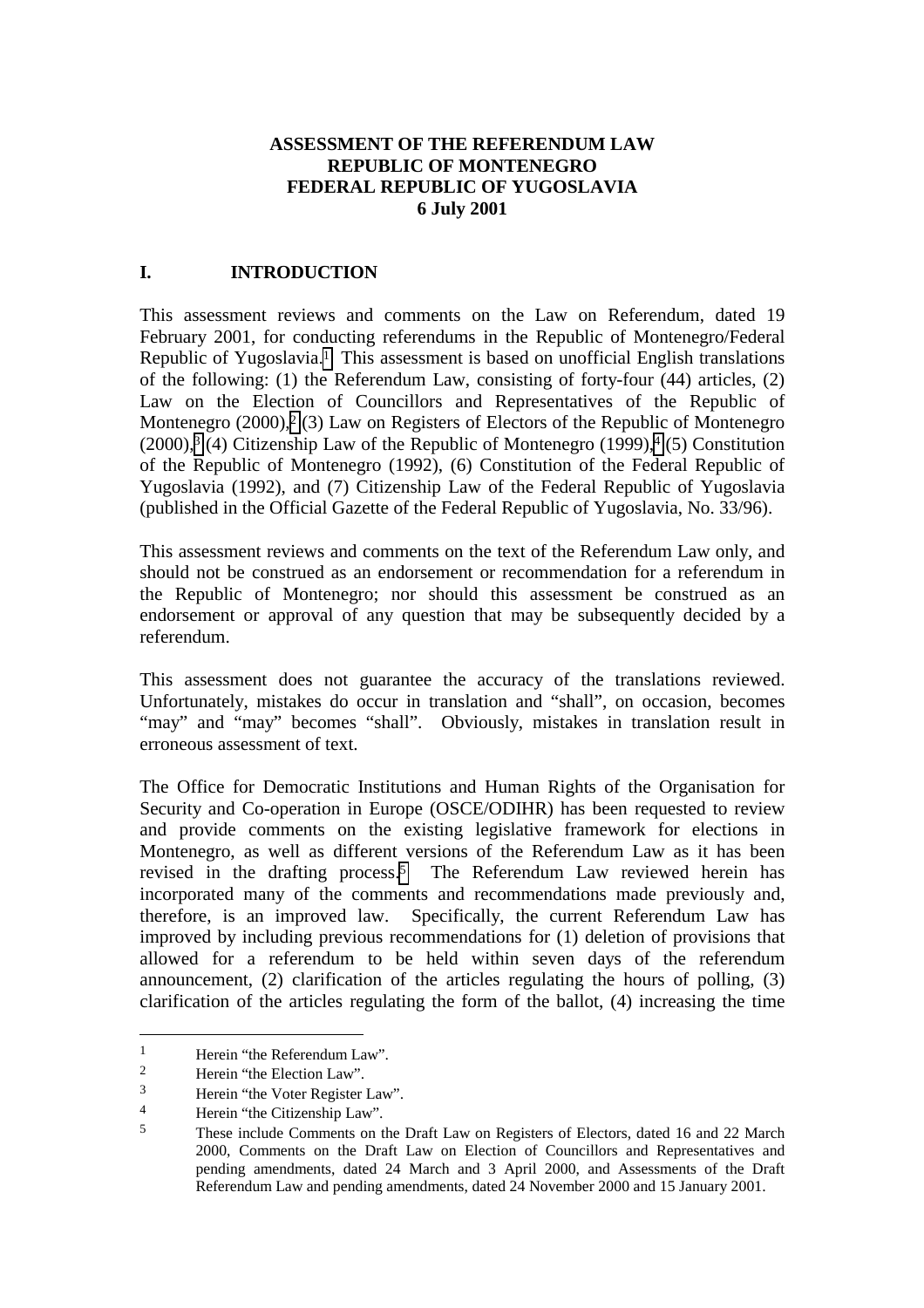<span id="page-9-0"></span>period before a referendum can be held again on a failed referendum question, (5) clarification of the articles regulating ballot validity, (6) requiring that mobile voting be administered by two election commission members instead of one, and, where possible, that the two members be from different political parties, (7) clarification of the articles regulating what information should be included on the protocols of voting results, (8) clarification of the articles regulating the inking requirements for referendums, (9) clarification of the articles regulating the content of the decision appointing members of election commissions for municipal referendums, and (10) clarification of the articles regulating the procedure for complaints and appeals regarding irregularities in referendums.

This assessment supersedes all prior assessments on referendum legislation of the Republic of Montenegro prepared by OSCE/ODIHR.

## **II. EXECUTIVE SUMMARY**

Articles in the Montenegrin Constitution addressing specifically referendums, the changing of the status of the Republic, and the calling of early parliamentary elections in certain circumstances of proposed constitutional amendment, appear to leave scope for different interpretations. Clarification by the Constitutional Court is recommended before any referendum is contemplated.

The Law on Referendum in the Republic of Montenegro requires a simple majority of registered voters to cast ballots and a simple majority of those casting ballots to approve a referendum. International law and the OSCE commitments contained in the Copenhagen Document include no standards on the issue. However, best international practice in conducting referendums in similar situations informs us that some level of weighted or qualified majority is preferable in order for the outcome of a referendum to be less contestable and stability safeguarded.

In Montenegro, the option of more than one question in referendums could be considered. The rules and procedures for conducting referendums should be clear and they should be agreed long before a call for a referendum. The frequency of referendums on sovereignty could be limited by law.

Some political parties in Montenegro have demanded that for a referendum on the State and legal status of Montenegro, Federal Republic of Yugoslavia citizens born in Montenegro but living permanently in Serbia should be enfranchised. For reasons detailed below, ODIHR cannot recommend the inclusion of such federal citizens.

Although the Referendum Law includes many recommendations made previously by OSCE/ODIHR, prior recommendations for changes to ensure transparency in the counting and tabulation of the voting results have not been adopted. The concern remains that the Referendum Law does not adequately ensure transparency in the counting and tabulation of the voting results of a referendum.

Prior recommendations for changes regarding election observers have not been adopted and the concern remains that the Referendum Law does not adequately provide for election observation in a referendum.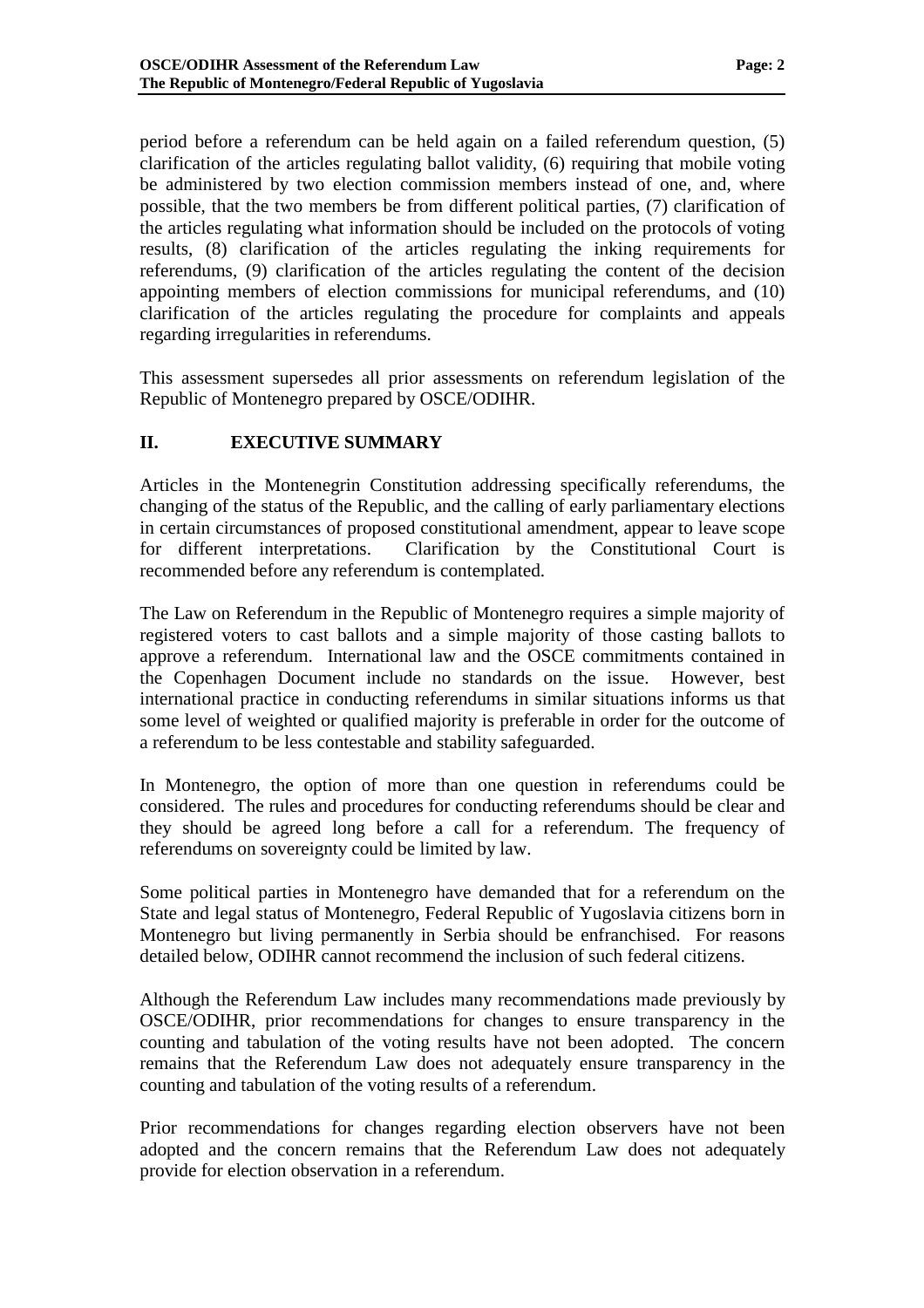<span id="page-10-0"></span>Many of the prior recommendations for improvement in the voting processes have been adopted. However, not all recommendations have been adopted. Thus, specific recommendations have accordingly been made again in this assessment.

The Referendum Law complies with the Constitution of the Republic of Montenegro and the Constitution of the Federal Republic of Yugoslavia. However, Article 3 of the Referendum Law should be considered in conjunction with Articles 2, 118 and 119 of the Constitution of the Republic of Montenegro as these articles regulate the same subject matter – changes in territorial status and form of government. Additionally, any decision to hold a referendum should comply with the publication requirements of Article 108 of the Constitution of the Republic of Montenegro and Article 116 of the Constitution of the Federal Republic of Yugoslavia, and the date established for a referendum should take into consideration these requirements.

## **III. COMMENTS AND RECOMMENDATIONS**

### **A. THE CONSTITUTIONAL REQUIREMENTS**

Three articles, *inter alia*, in the Montenegrin Constitution deal directly with referendums and the changing of the status of the republic, Articles 2, 118 and 119.

Article 2, paragraph 4 reads:

"Any change in the state status, change of the form of government and any change of frontiers shall be decided only by citizens in a referendum".

Article 118 reads:

"Amendments

The changes to the Constitution shall be made by virtue of the Amendments to the Constitution.

Draft

The Assembly shall provide a Draft Amendment to the Constitution.

The Assembly shall decide on the amendment to the Constitution by a two–thirds majority vote of all representatives."

Article 119 reads:

"Significant amendments and a new Constitution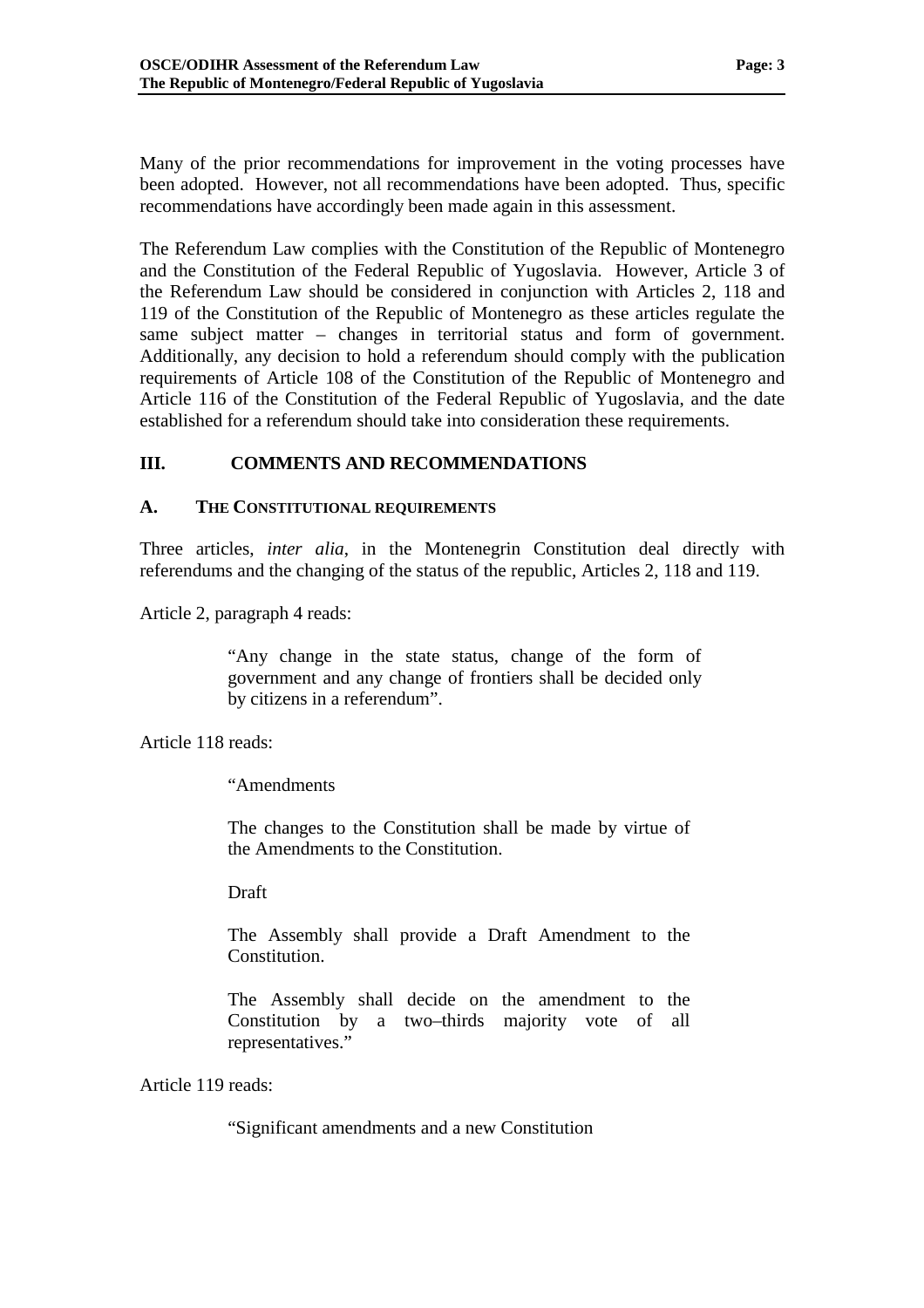<span id="page-11-0"></span>If the proposal to amend the Constitution addresses the provisions regulating the state status and the form of government, if those provisions restrict freedoms and rights, or if the passing of a new Constitution is proposed, the Assembly shall be dissolved on the day the proposal is adopted, and a new one convened within 90 days from the date the proposal is adopted.

The new Assembly shall decide by a two-thirds majority vote of all representatives only about those amendments to the Constitution contained in the adopted proposal, i.e. the adopted proposal for the promulgation of a new Constitution."

The consequence of these provisions appears to be that, after a referendum has been held on the status of Montenegro, the parliament shall approve the result by two-thirds majority, then dissolve, elections should be called, and then the new parliament shall approve the result with two-thirds majority within 90 days.

In at least two of the cases mentioned in Article 119 ("regulating the state status and the form of government") a referendum must be called according to Article 2. However, Article 119 fails to refer to Article 2, and thus leaves a certain ambiguity since the two Articles appear partly to overlap.

Some argue that this rather long and complicated process appears to contemplate cases when no referendum has taken place, i.e. occasions when the parliament attempts to make major changes to the Constitution without having called a referendum. They go on to state that this procedure should not be necessary if a referendum has already been held, since the electorate in such circumstances has already expressed its will. Consequently, they urge an amendment to Article 119 to omit the demand for the parliament to dissolve where a referendum has been held as prescribed in Article 2. They further argue that the democratic coherence of the demand for a two-thirds majority of the parliament to verify a referendum result can be questioned. A referendum is usually considered as the supreme democratic form of expression, and should therefore take precedence over other mechanisms.

Given the apparently ambiguous articles of the Constitution and the potential for varying interpretations, **ODIHR recommends** that the Constitutional Court of Montenegro address the issue before any referendum is held.

#### **B. BINDING REFERENDUM DECISIONS AND MAJORITY REQUIREMENT**

Article 4 of the Referendum Law provides that decisions made by referendum shall be binding. Article 11 of the Referendum Law states that if the body that has called the referendum is obligated to pass a law, regulation, or other general enactment as a result of the referendum, then the body has 60 days after the day of the referendum to adopt the law, regulation, or other enactment.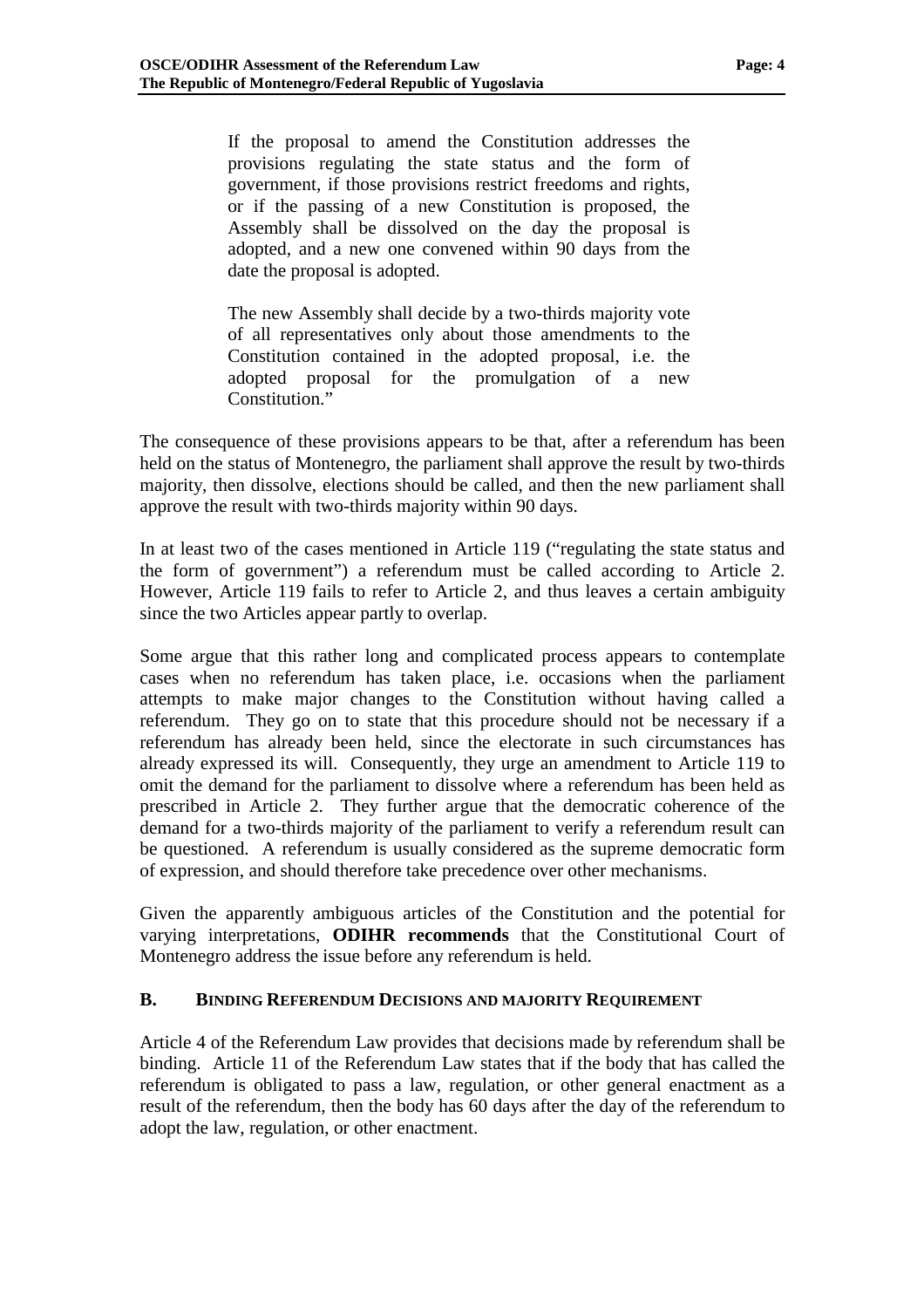The Law is unclear as to the precise extent to which a referendum is binding. Article 3 provides that a "referendum can be called for the purpose of obtaining an opinion of the citizens". Article 4, however, stipulates that "the outcome of the referendum shall be binding". The issue may require consideration by the Constitutional Court.

The Referendum Law requires a simple majority  $(50\% + 1)$  of registered voters to cast ballots and a simple majority of those casting ballots to approve a referendum. The requirement for  $50\% + 1$  participation is a positive threshold to guard against the taking of key decisions with too low a level of public engagement or support.

However, as mentioned above, if the referendum addresses certain issues requiring constitutional amendment, the Parliament must approve any legislation to implement the outcome of the referendum with a two-thirds majority vote. Thus, under the current Constitution, a constitutional crisis may result from a referendum approved by a more slender margin than is represented by a two-thirds majority in parliament.

International law and the OSCE commitments contained in the Copenhagen Document include no standards on the issue. However, best international practice in conducting referendums in similar situations inform us that some level of weighted or qualified majority is preferable in order for the outcome of a referendum to be less contestable and stability safeguarded. Furthermore, a qualified majority requirement reduces the potential for repetitive referendums over the same issue as a result of minor shifts in the public mood.

There are basically two ways of establishing a qualified majority: either by weighting the registered voters or by weighting the participating voters.

## **Majority of registered voters**

In some countries, referendum proposals require more than a simple majority to pass; they must be supported by a certain percentage of the registered electorate. Rules that require a certain proportion of the total electorate to back a proposal before it can be deemed to have passed are sometimes introduced to ensure that small numbers of voters cannot sway the issue when the majority is indifferent.

Denmark used a qualified majority provision in the 1950s when first 45%, then later 40% of the registered voters, were required for referendum decisions to pass, although the threshold was subsequently abolished.

In Montenegro, some political parties have suggested that a qualified majority of 50%+1 of all registered voters voting in favour of a proposal should be necessary for a referendum result to be valid. Such a provision represents a substantial threshold at conventional levels of turnout. The following figures indicate the percentage majorities that would in effect apply for given levels of turnout:

| <b>Turnout</b> | <b>Majority Required</b> |
|----------------|--------------------------|
| 65%            | 76.9 %                   |
| 70 %           | 71.4 %                   |
| 75 %           | $66.7\%$                 |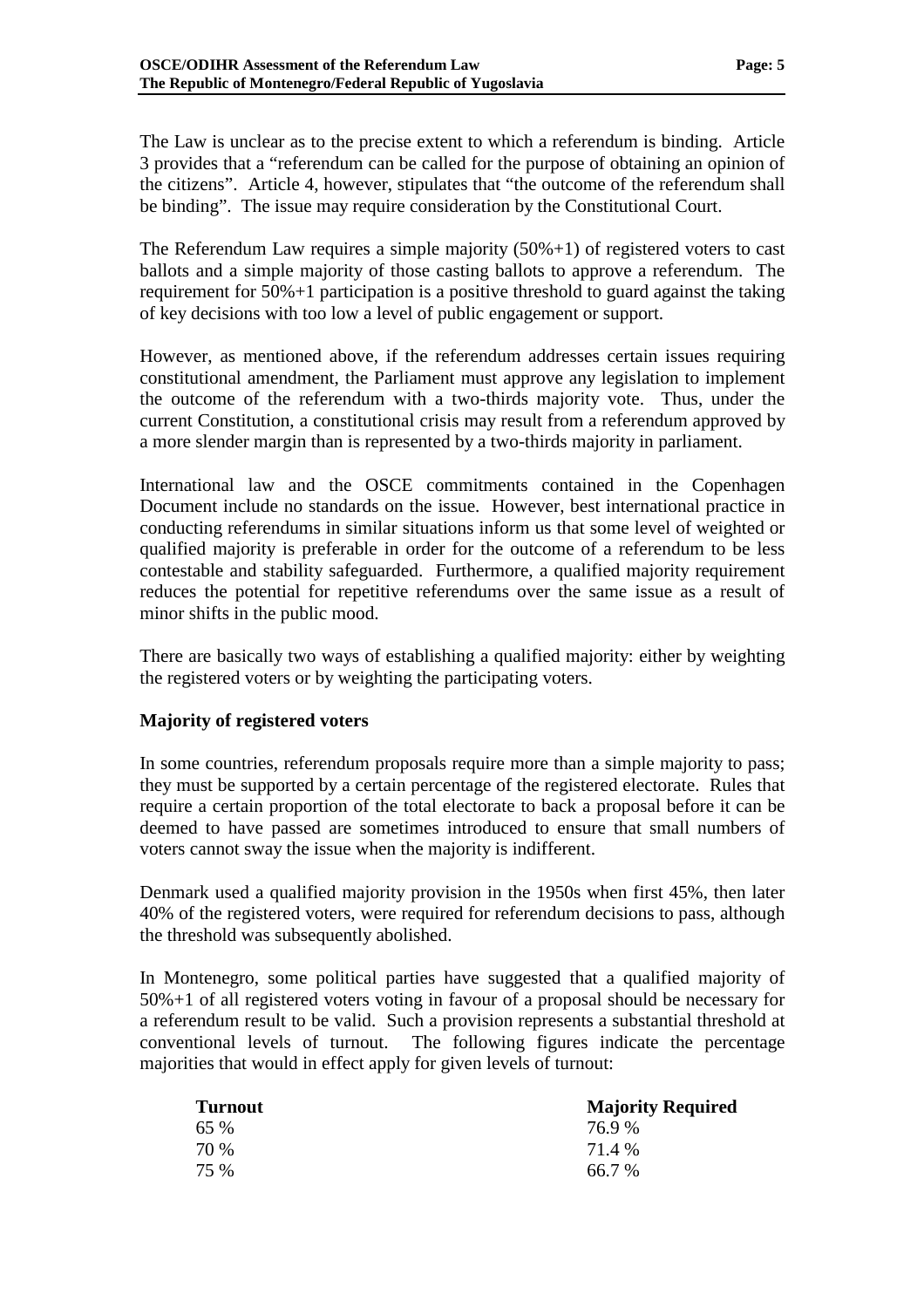<span id="page-13-0"></span>

| 80 %                                  | 62.5 % |
|---------------------------------------|--------|
| 81.8 % (as in election of April 2001) | 61.1 % |

#### **Qualified Majority of participating voters**

"Super-majority" provisions are more common for the type of territorial/statehood issues envisaged in Montenegro. One example is the 75% majority set for approving a proposal that several Pacific States used when voting on their Free Association proposals with the United States. This resulted in the ongoing association of some States that surmounted this threshold (the Northern Marianas) and the separation and independence of others that did not (e.g. Palau). More recently, the independence referendum proposed (but not yet implemented) for Bougainville has set a two-thirds majority provision.

**ODIHR recommends** consideration of some level of weighted or qualified majority in order to safeguard the stability of the Republic and the region. The authorities of Montenegro should consider the merits of a qualified majority requirement, either based on a percentage of the registered voters or of the participating voters, in order to approve a referendum addressing constitutional issues.

In the absence of determining international standards on the issue, the widest possible domestic political approval of the referendum regulations and proceedings is desirable before a referendum is called in Montenegro.

#### **C. REFERENDUM QUESTIONS**

Major problems are associated with holding a *Yes/No* referendum on selfdetermination in a deeply divided society. One side will always lose. The two-option ballot is inevitably highly adversarial.

The wording of referendum questions is of crucial importance. The more precise the questions, the more meaningful the result. Similarly, the issue of who decides on the wording of the question should be stated explicitly in any legislation dealing with the referendum. In general, too often the actual wording of the ballot is the responsibility of a very small number of persons - usually the government.

The Montenegrin Referendum Law fails to address the referendum questions' issue. **ODIHR recommends** that the procedure for adopting referendum questions be detailed in the law.

Some creative applications of voting techniques are worth considering. In a number of countries, variations of multi-option voting have been used - Finland, Sweden, New Zealand, and Puerto Rico for example.

In Montenegro, two potential questions currently seem to be relevant in relation to the state and legal status of the Republic. Either an independent Montenegro with a number of common institutions established together with Serbia (i.e. the "Union" that the DPS/SDP Platform envisages), or a revitalised federation with Serbia (i.e. the Platform of DOS), appear to be the principal political options at stake.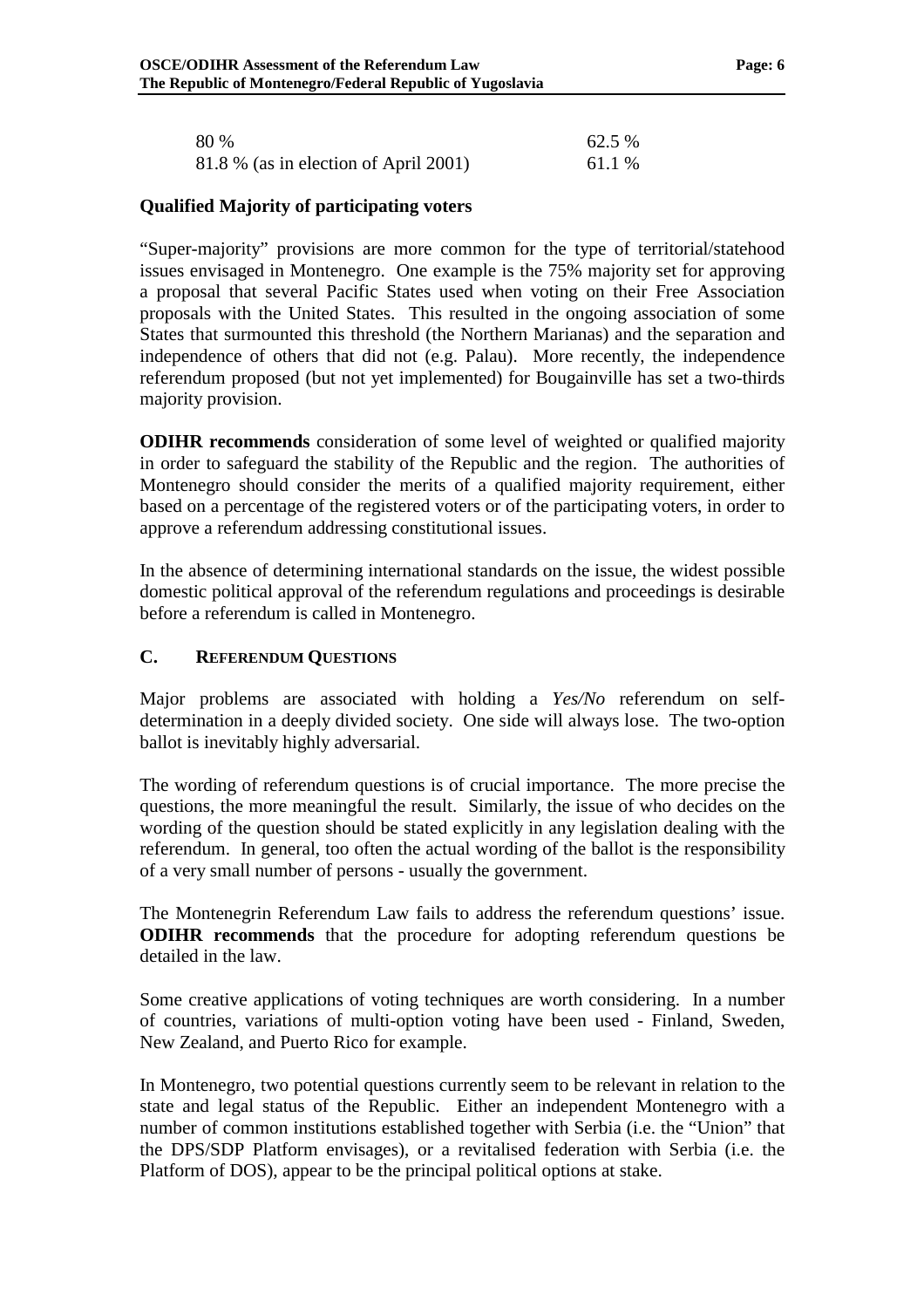<span id="page-14-0"></span>**ODIHR recommends** considering the option of more than one question in referendums. In Montenegro, at least two options would appear desirable.

In the case of two or more questions, the qualified majority question returns. Clearly, with more questions it will be harder for any one question to gain a strong majority. A simple majority may be politically acceptable to all sides in the case of two or more questions. **Consideration** should therefore be given as to what the majority requirements will be in case of more than one question, and secondly as to which procedures should be followed in case none of the questions gains enough votes.

## **D. CITIZENSHIP REQUIREMENTS FOR VOTING IN REFERENDUMS**

Montenegro adopted a new Citizenship Law in 1999. The new Citizenship Law increased the number of years of residency needed in Montenegro to establish citizenship. The Citizenship Law impacts upon electoral matters as Article 32 of the Constitution of Montenegro conditions the right to vote on citizenship. Concern has been expressed in prior ODIHR assessments of electoral legislation that a person who has voted previously may be denied the right to vote in a referendum due to the change in the Citizenship Law.6 OSCE/ODIHR is aware that the Citizenship Law in effect has not been applied in relation to suffrage rights, and that the authorities have continued to base the voter registers on Yugoslav citizenship and residence records.

Furthermore, it is likely that the passage of time, since the effective date of the new Citizenship Law, has mitigated the concern expressed in paragraph above. However, this concern is still valid relative to a person who has voted in previous elections, but who has been required to re-apply for citizenship due to the additional residency requirement imposed by the new Citizenship Law and whose citizenship documentation has not yet been finalised.

**ODIHR recommends** that the Referendum Law, Election Law, and Voter Register Law be amended to provide that no person *previously entered on a voter register* shall be deleted because the person's citizenship status has changed and that no person who has previously voted shall be denied the right to vote in a referendum, *due to the adoption of the new Citizenship Law*. This recommendation is limited to a person previously registered who is subject to denial of the right to vote due *solely* to the adoption of the new Citizenship Law.

## **E. RESIDENCY REQUIREMENTS FOR VOTING IN REFERENDUMS**

 $\overline{a}$ 

The Election Law establishes two residency requirements before the right to vote can be acquired. The first residency requirement, a general residency requirement for both parliamentary and municipal elections, is 24 months residency in the Republic of Montenegro. An additional, special residency requirement, for municipal elections, is

<sup>6</sup> Article 109 of the Constitution of the Republic of Montenegro and Article 117 of the Constitution of the Federal Republic of Yugoslavia provide that a law may not have a retroactive effect, except where required by the public interest, as prescribed when adopted. Thus, application of the Citizenship Law could raise a constitutional issue if it results in the revocation of voting rights previously exercised by a person.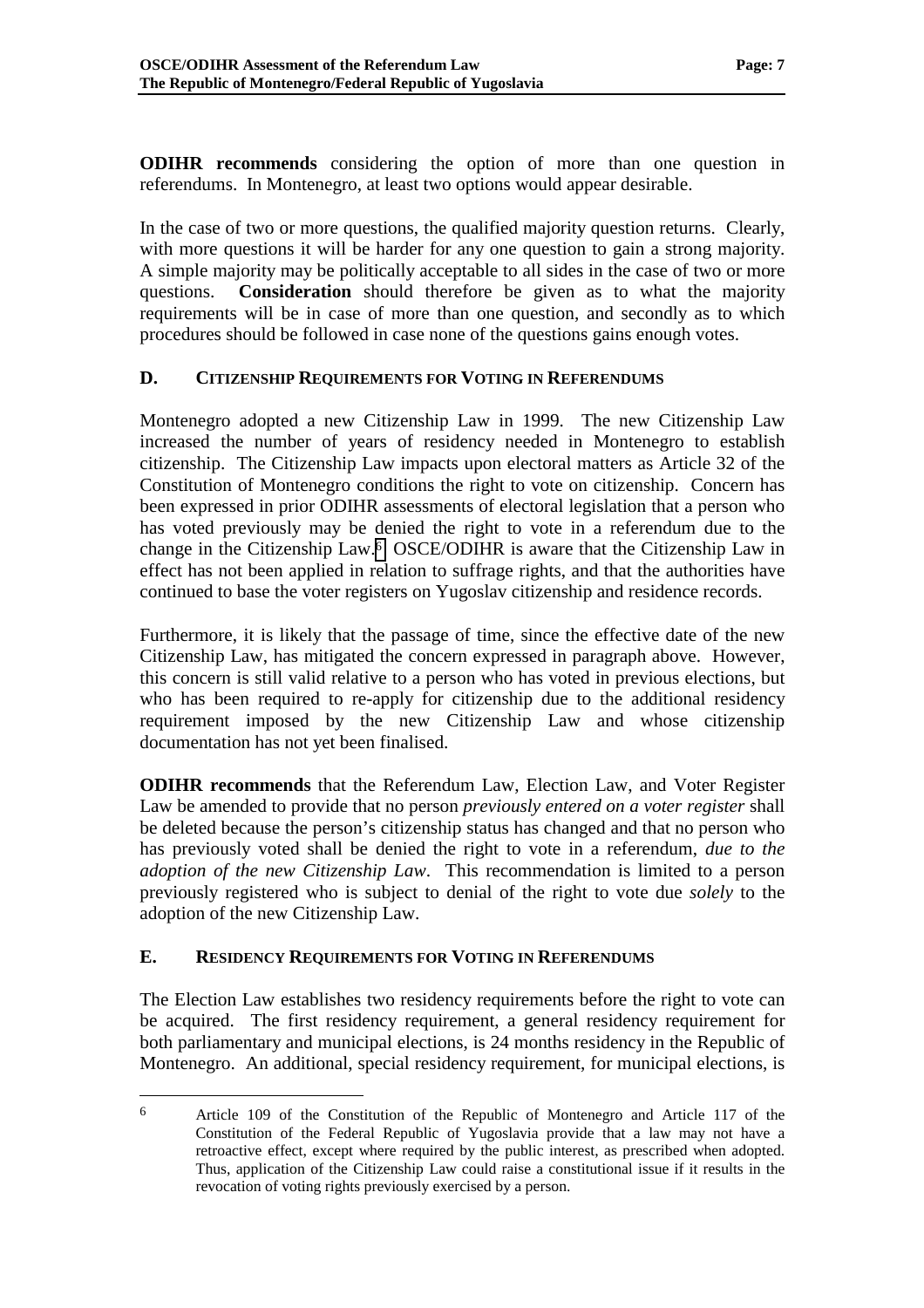12 months residency in the respective municipal constituency. These requirements impact the Referendum Law in that Article 8 of the Referendum Law stipulates that citizens with the right to vote in conformity with the election regulations shall be entitled to vote in the referendum.

The special residency requirement of 12 months in the respective municipal constituency, in order to vote in municipal elections for that constituency, including a Municipal Referendum, is reasonable and acceptable.

Some political parties in Montenegro have demanded that for a referendum on the state and legal status of Montenegro, Montenegrin citizens living permanently in Serbia should be enfranchised.

A significant number of citizens of the Federal Republic of Yugoslavia (FRY), or former Socialist Federal Republic of Yugoslavia (SFRY), born in Montenegro, entitled by birth to Montenegrin citizenship, have moved to Serbia during past decades, have been residing in Serbia, have been voting in elections in Serbia, and have had no nexus with Montenegro other than their birth there. Their number is not possible to ascertain.

ODIHR cannot recommend the inclusion of such federal citizens, born in Montenegro but living permanently in Serbia, to be eligible to vote in Montenegro for the following reasons:

 The law governing parliamentary elections limits the eligibility of voters to Montenegro citizens with two year residency in the Republic. All political parties in Montenegro, including the opposition, agree with this provision and have raised no objections. Even if the residency requirement were shortened to 6-12 months, a negligible number of additional citizens, if any, would qualify to vote.

- Under current arrangements, parliament will be called upon to implement with a two-thirds majority the outcome of the referendum. As such, the voters who elect the parliament and those who vote in the referendum should come from the same pool and have the same eligibility requirements.
- In the 1992 referendum to approve the current federation (FRY), the franchise was limited, as now, to citizens of either Serbia or Montenegro, residing in Montenegro.
- Citizens of FRY born in Montenegro but permanently living in Serbia, in essence, have taken the citizenship of Serbia and vote in elections there. If they were also allowed to vote in Montenegro, they would be given a double franchise within the same participating State.
- An attempt to register FRY citizens born in Montenegro but permanently living in Serbia may encounter insurmountable logistical difficulties.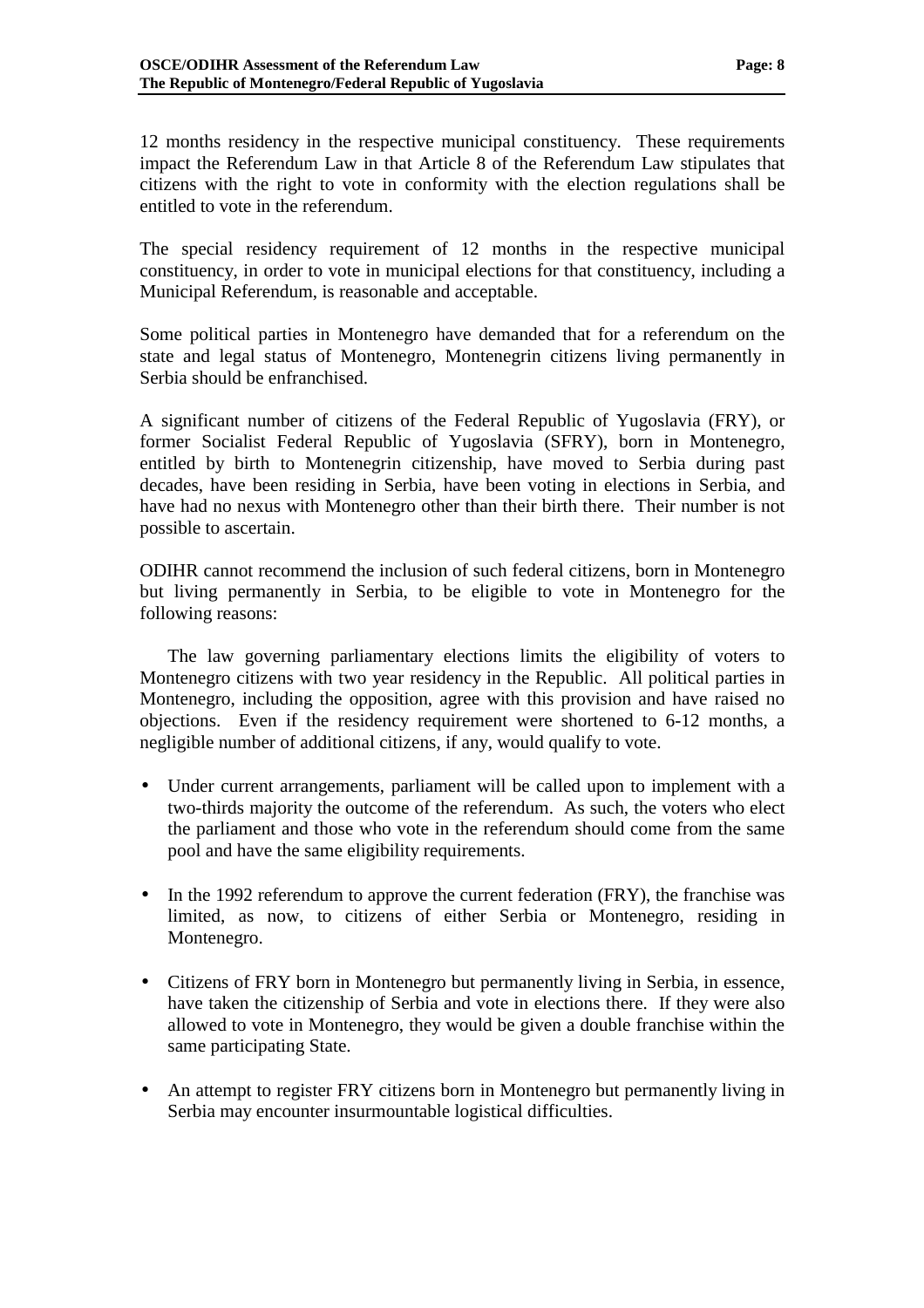## <span id="page-16-0"></span>**F. CLARITY OF LEGISLATION AND FREQUENCY OF REFERENDUMS**

The referendum legislation should be agreed long before the call for a referendum. The rules for conducting referendum should be comprehensive, detailed and unambiguous.

If the referendum rules are ambiguous, the aftermath of the referendum will result in political arguments about interpretation, perhaps the courts having to make the final decision, defeating the objective of the exercise, which is to ensure that the people make the decision.

Another aspect that may well be applicable to the situation in Montenegro is a limitation on the frequency of referendums. For example, in Northern Ireland the question as to whether it should remain within the UK or join the Republic of Ireland can only be put to the electorate once every 10 years.

Article 12 of the Montenegrin Referendum Law stipulates that a 12 month period must pass after a referendum before the same question can be re-proposed in a new referendum.

**ODIHR recommends** that this period be increased.

### **G. TRANSPARENCY IN THE COUNT/TABULATION OF REFERENDUM RESULTS**

Articles 28 and 35 of the Referendum Law provide that the polling board shall establish the results of voting at the polling station. Article 35 requires the polling board "to establish both the number of citizens who have voted 'for', and the number of citizens who have voted against" the referendum question(s). Article 35 requires this information to be "entered into the Record, that is the Report by the body in charge of administering the referendum".

**ODIHR recommends** that Article 35 be amended to expand the information to be established by the polling board. Article 35 should be expanded to include the ballot and voting information that is set forth in Article 36.

A significant shortcoming of the Referendum Law is its failure to require that referendum results be published at *all* levels of election administration, including polling, municipal, and Republic Commission levels. **ODIHR recommends** that detailed tabulations of overall referendum results be published at all levels of election administration and without any delay.

#### **H. MOBILE VOTING**

**ODIHR recommends** that Article 28 of the Referendum Law be amended to specifically state that all other provisions governing the voting process, such as the use of indelible ink and the manner of detaching ballot coupons, shall apply to mobile voting. The law should clearly state that all procedural safeguards for regular voting also apply to mobile voting.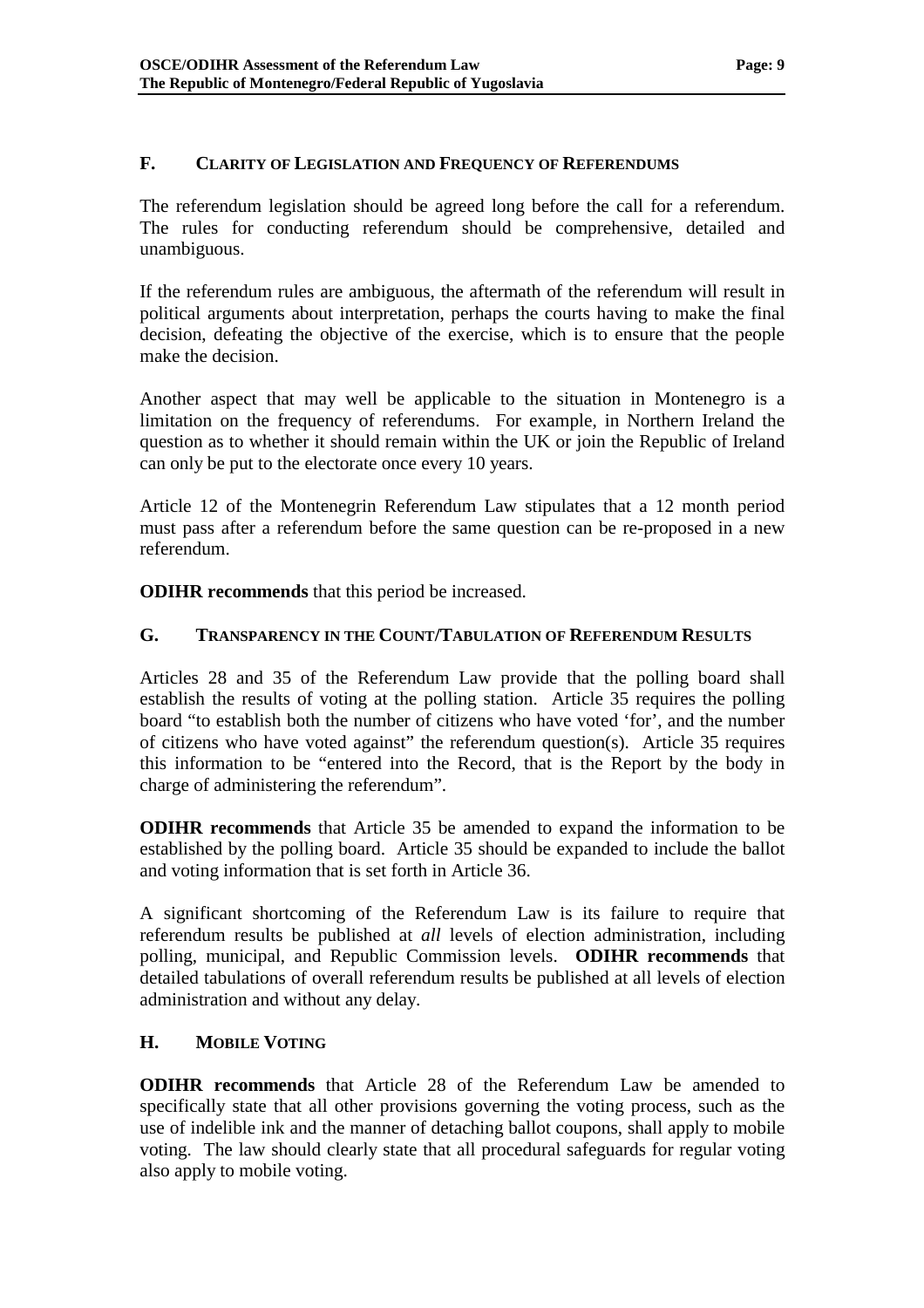## <span id="page-17-0"></span>**I. FORM OF THE BALLOT AND SECRECY OF THE VOTE**

Article 29 of the Referendum Law incorporates the provisions of the Election Law regarding "election material" and "voting" to the extent not already governed by other articles in the Referendum Law.

Article 32 of the Referendum Law, similar to Article 73a of the Election Law, provides that each ballot shall be printed with a ballot coupon. The ballot coupon contains a unique serial number and is perforated so that it can be detached after the voter marks the ballot.

The Referendum Law fails to describe how the ballot coupon shall be detached from the voter's ballot. Thus, it is assumed that the manner of detaching the coupon will be in accordance with the provisions of the Election Law. This is problematic as the ballot detachment provisions set forth in the Election Law may compromise secrecy of the ballot.

A ballot coupon, containing a unique serial number, is an acceptable method for ballot security. However, the procedure provided in the Election Law by which the ballot coupon is detached from the marked ballot raises concern. Article 82 of the Election Law requires the voter, after marking the ballot, to fold the ballot in a manner that keeps the marking secret, hold the ballot, and to allow a member of the polling board to detach the ballot coupon. After the member of the polling board detaches the ballot coupon, the voter places the marked ballot in the ballot box. Article 82 is troublesome as it permits a member of the polling board to handle, albeit in a limited manner, the *marked* ballot of a voter *before* the ballot is placed in the ballot box.

**ODIHR recommends** that the voter, not a member of the polling board, detach the ballot coupon from the marked ballot. Then, the voter should place the marked ballot in the ballot box and the detached coupon in a receptacle for ballot coupons. It is inappropriate for a member of the polling board to handle the voter's *marked* ballot before it is placed in the ballot box. Ballot security will not be compromised if the voter, instead of a member of the polling board, detaches the ballot coupon and places it in the appropriate receptacle.

#### **J. OBSERVERS FOR REFERENDUMS**

Article 29 of the Referendum Law specifically incorporates the provisions of the Election Law regarding "observation of elections" to the extent not governed by other articles in the Referendum Law. Thus, Articles 111a through 111g of the Election Law, which regulate domestic and international observers, apply to referendums. Additionally, Article 19 of the Referendum Law states that the work of the referendum administration bodies shall be public. However, Article 19 of the Referendum Law, and Articles 111a through 111g of the Election Law, fail to adequately provide for election observation in a referendum.

The requirement in Article 19 of the Referendum Law that "the work of the referendum administration bodies shall be public" is insufficient to ensure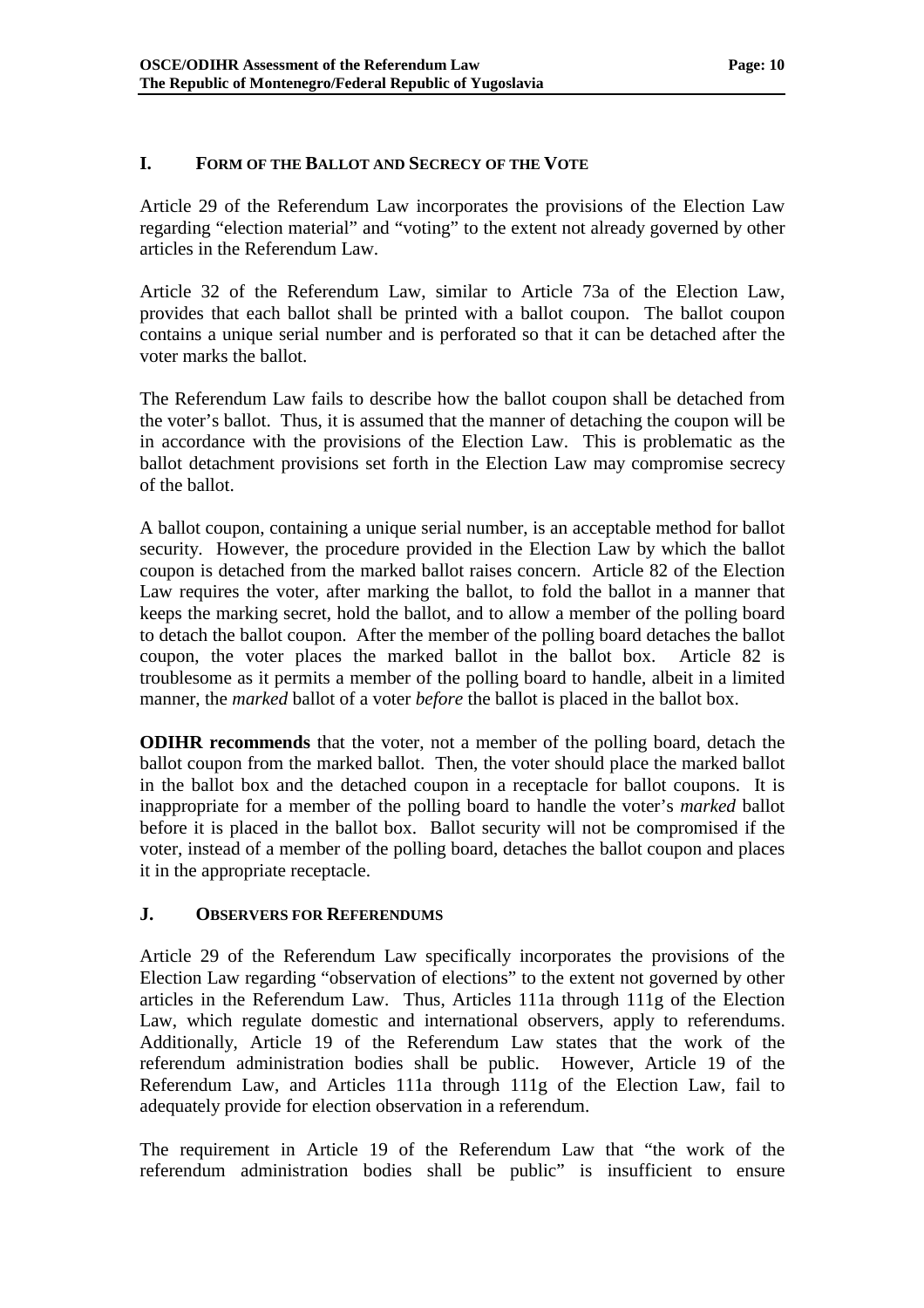<span id="page-18-0"></span>transparency of the referendum processes. **ODIHR recommends** that Article 19 be expanded with clear and precise provisions establishing the rights of observers to inspect documents, attend meetings, monitor election activities at all levels at all times, and to obtain copies of protocols and other documents at all levels. The law should also establish an expedited process for observers to obtain corrective relief when an election administration body denies the rights of an observer, including the right to be registered as a domestic observer.

In addition, **ODIHR recommends** that the provisions in the Election Law, which provide for observers, Articles 111a through 111g, be clarified to enhance the observation process. This is necessary as these articles apply to a referendum.

Article 111b provides for the registration of domestic observers, which shall take place no later than five days before the elections. However, Article 111b does not state how soon after the election call is issued that registration of domestic observers is permitted. **ODIHR recommends** that Article 111b state both the dates for the start and end of registration for domestic observers.

Article 111d provides for the registration of international observers, which shall take place no later than ten days before the elections. However, Article 111d does not state how soon after the election call is issued that registration of international observers is permitted. **ODIHR recommends** that Article 111d state both the dates for the start and end of registration for international observers.

Article 111f states that "The bodies in charge of the elections are obliged to enable foreign and domestic observers to monitor the elections." This phrase is too vague and does not adequately describe to what extent observers will be permitted to observe electoral activities and inspect electoral documents. **ODIHR recommends** that the law provide clear and concise provisions establishing what electoral documents are subject to inspection and what electoral activities may be monitored. These provisions should allow observers to inspect documents and monitor election activities at all levels.

The articles providing for observers fail to establish procedures and remedies for an observer in the event the observer is denied registration or access to an electoral document or event. **ODIHR recommends** that the law provide clear and precise provisions establishing an expedited process by which observers may obtain corrective relief when an election administration body denies the rights of an observer, including the right to registration. A special procedure should be set forth in the law for observers and observers should not be forced to rely on general provisions in the law related to protection of electoral rights.

#### **K. REFERENDUM CAMPAIGNS AND THE PUBLIC MEDIA**

Article 15 of the Referendum Law states that each citizen has the right to be impartially and timely informed by public media, on equal terms, about all phases of the procedure and different stands relating to the question which shall be posed at the referendum. How this is to be achieved is determined by the competent assembly by a separate decision. Article 15 also establishes that referendum campaign activities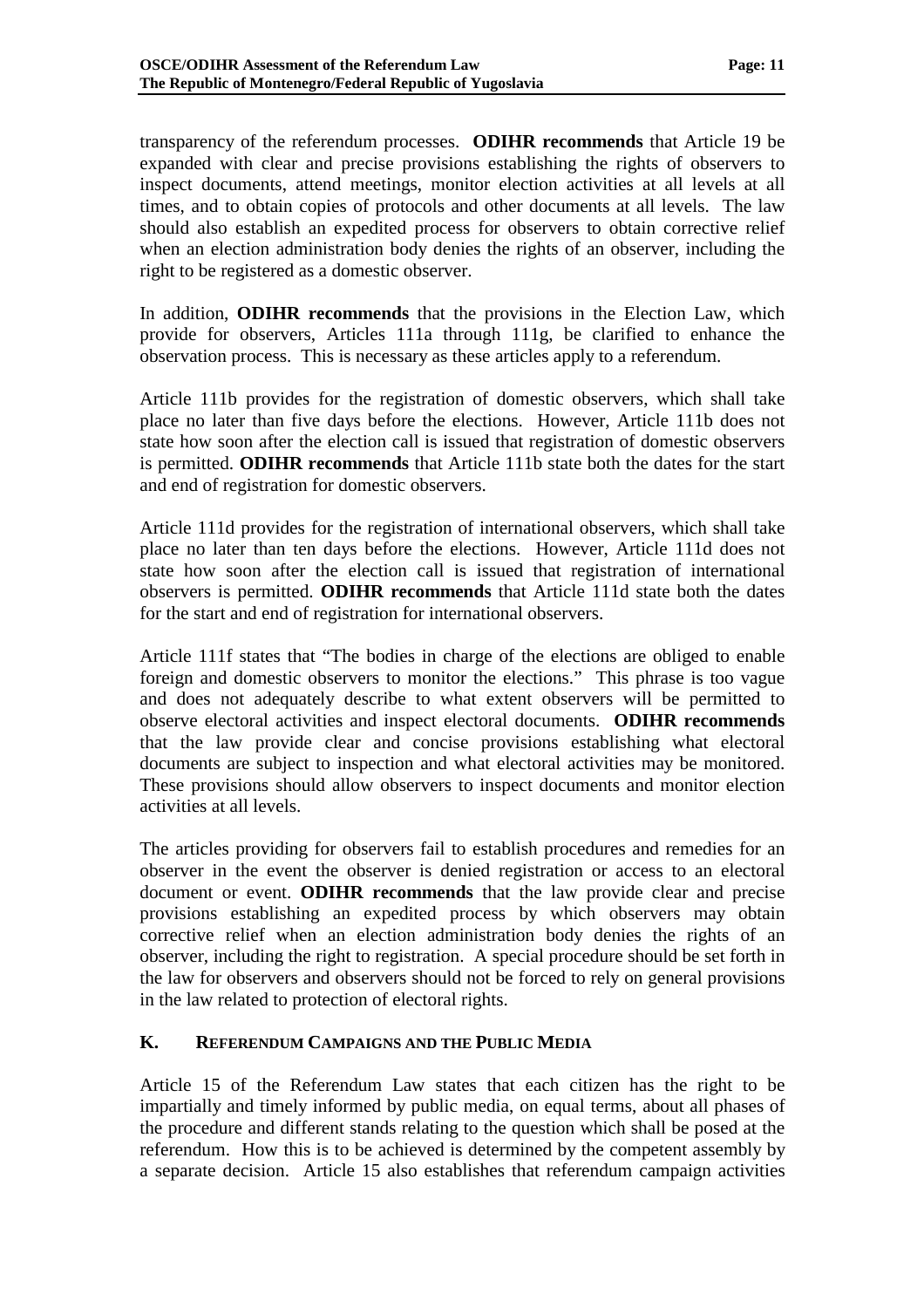<span id="page-19-0"></span>carried out by public media and rallies shall cease 48 hours before the date the referendum is to be held.

Whether Article 15 is successfully implemented will be determined by the subsequent decision enacted by the competent assembly and the degree of enforcement made by competent authorities. **ODIHR recommends** that the subsequent decision enacted by the competent assembly be timely, understandable, and capable of objective application.

Article 15 does not address the issue of paid advertisements in private media. Consideration should be given to extending the Article 15 "equal terms" principle to paid advertisements in private media in order to ensure that both sides of a referendum are fully explained to voters. **ODIHR recommends** that the same commercial rate for referendum advertisements be offered to all campaigning parties and that the times and location of the advertising be on similar terms. Alternatively, the law could prohibit all paid political advertising in referendum campaigns. These suggestions are made since the Article 15 goal of informing voters *fairly* may be weakened if the "equal terms" principle regulates only public media.

The goal of Article 15 may also be circumvented if public media favours either side in the referendum campaign in news coverage, political coverage, forums, or editorials. **ODIHR recommends** that Article 15 be amended to prohibit biased coverage or treatment and that competent authorities be required to act immediately upon any violation.

#### **L. ELECTION ADMINISTRATION BODIES FOR REFERENDUMS**

Article 13 of the Referendum Law provides that "commissions" and "polling boards" shall be responsible for administering referendums. Article 20 provides that a commission shall consist of "a chairman, a secretary, and a certain number of the commission members". Article 20 also provides for deputies for the chairman, secretary, and all members. The chairman, secretary, and all members shall be selected from jurists and must be eligible to vote. The term of office for a commission lasts until the assembly that called the referendum establishes the results of the referendum.

Importantly, Article 20 of the Referendum Law provides that when the commission members are appointed, the proportional representation of the political parties in the assembly that called the referendum must be taken into account. This improved manner of appointment should provide a more balanced and impartial election administration body.

## **M. PROTECTION OF CITIZENS' RIGHTS IN A REFERENDUM**

Articles 16 and 38 through 42 of the Referendum Law govern protection of citizens' rights in a referendum. Articles 41 and 42 allow for complaints to the Constitutional Court of the Republic of Montenegro concerning actions of the municipal commission or Republic Commission. These articles adequately provide for the filing of complaints by citizens in order to protect suffrage rights.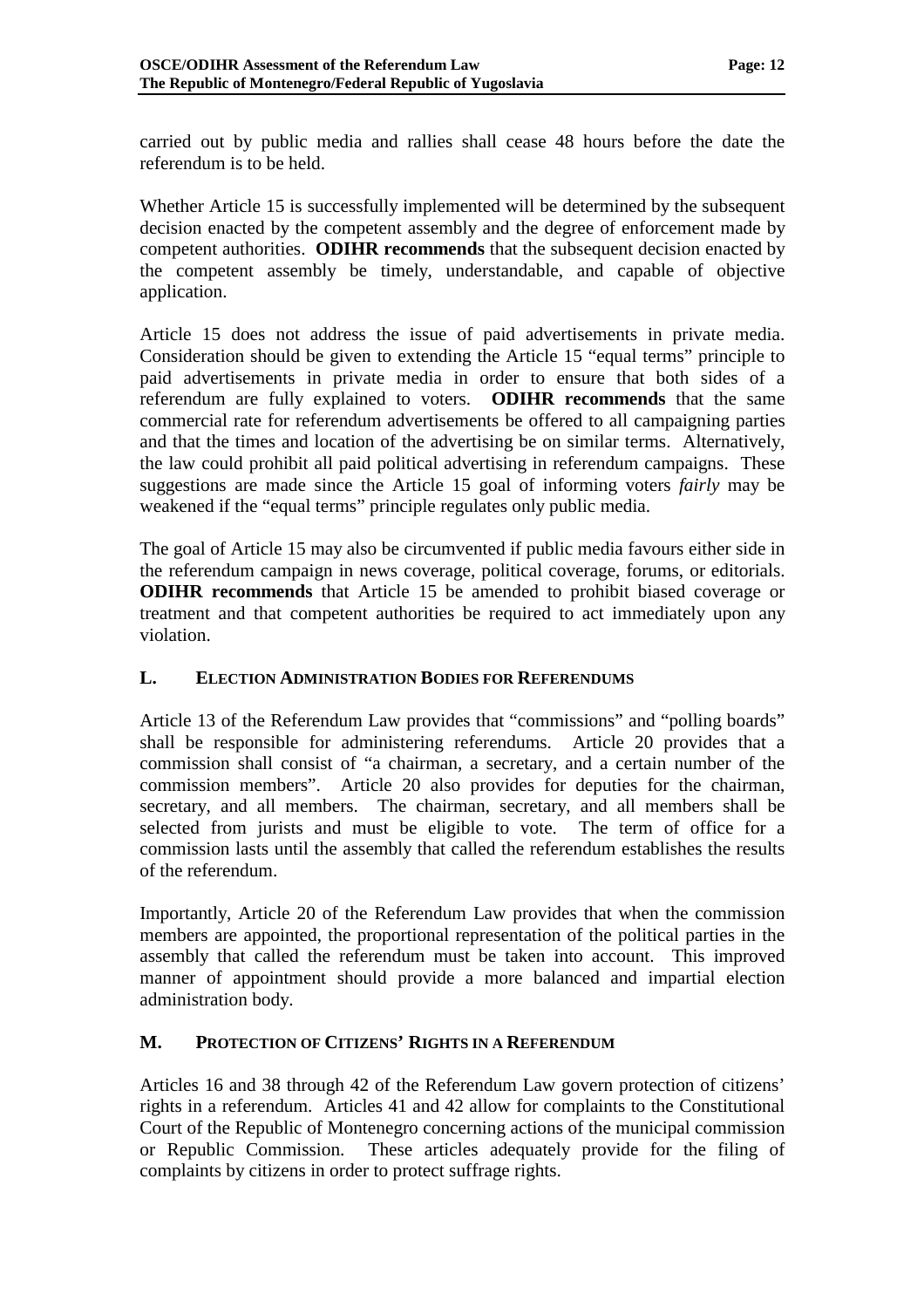## <span id="page-20-0"></span>**N. REPEAT ELECTIONS**

Article 29 of the Referendum Law specifically incorporates the provisions of the Election Law regulating "repeat elections".

Under Article 89 of the Election Law, the polling board is dissolved, a new one appointed, and voting at the polling station is repeated if any of the following occur: (1) the ballot box in the polling station contains a larger number of ballots than the number of registered voters shown to have cast ballots, (2) the number of ballots in the ballot box is larger than the number of ballot coupons, (3) there are two or more ballot coupons with the same serial number, or (4) there are ballot coupons with serial numbers not allocated to the respective polling station. Article 103 of the Election Law requires repeat polling to take place no later than seven days.

Under Article 28 of the prior law referendum law, repeat polling was required in a polling station if irregularities occurred that could have influenced the result of the election. The old Article 28 is preferable to Article 89 of the Election Law, which does not require that the irregularities could have influenced the result of the election before a repeat election is held.

**ODIHR recommends** that either (1) Article 28 of the prior referendum law be included in the present Referendum Law, or (2) Article 89 of the Election Law be amended to require repeat polling only where, due to a discrepancy listed in Article 89, the particular discrepancy *could have affected the election results*. Repeat polling should not be held where the discrepancy could not have affected the election results.

## **O. CONVOKING A REFERENDUM**

Article 5 of the Referendum Law provides that the decision on calling a referendum shall be made by the competent assembly. Article 5 of the Referendum Law, consistent with Article 83 of the Constitution of the Republic of Montenegro, specifies that a decision on the calling of a Republic Referendum shall be brought by a majority of votes of the total number of deputies. The use of a majority vote decision to call a referendum could weaken the institutional authority of the Assembly of the Republic. **ODIHR recommends** that consideration be given to amending the Constitution of Montenegro to provide more stringent requirements for convoking a referendum.

## **P. TIMELINE FOR CALLING AND HOLDING A REFERENDUM**

Article 7 of the Referendum Law provides that no less than 45, and no more than 90 days, may pass between the day of calling the referendum and the day of holding the referendum. However, Article 7 must be read in connection with the publication requirements of Article 108 of the Constitution of the Republic of Montenegro and Article 116 of the Constitution of the Federal Republic of Yugoslavia, which stipulate that statutes, other laws and general enactments must be published and do not come into force until the eighth day from the day of publication. **ODIHR recommends** that care should be taken so that the date announced for holding the referendum